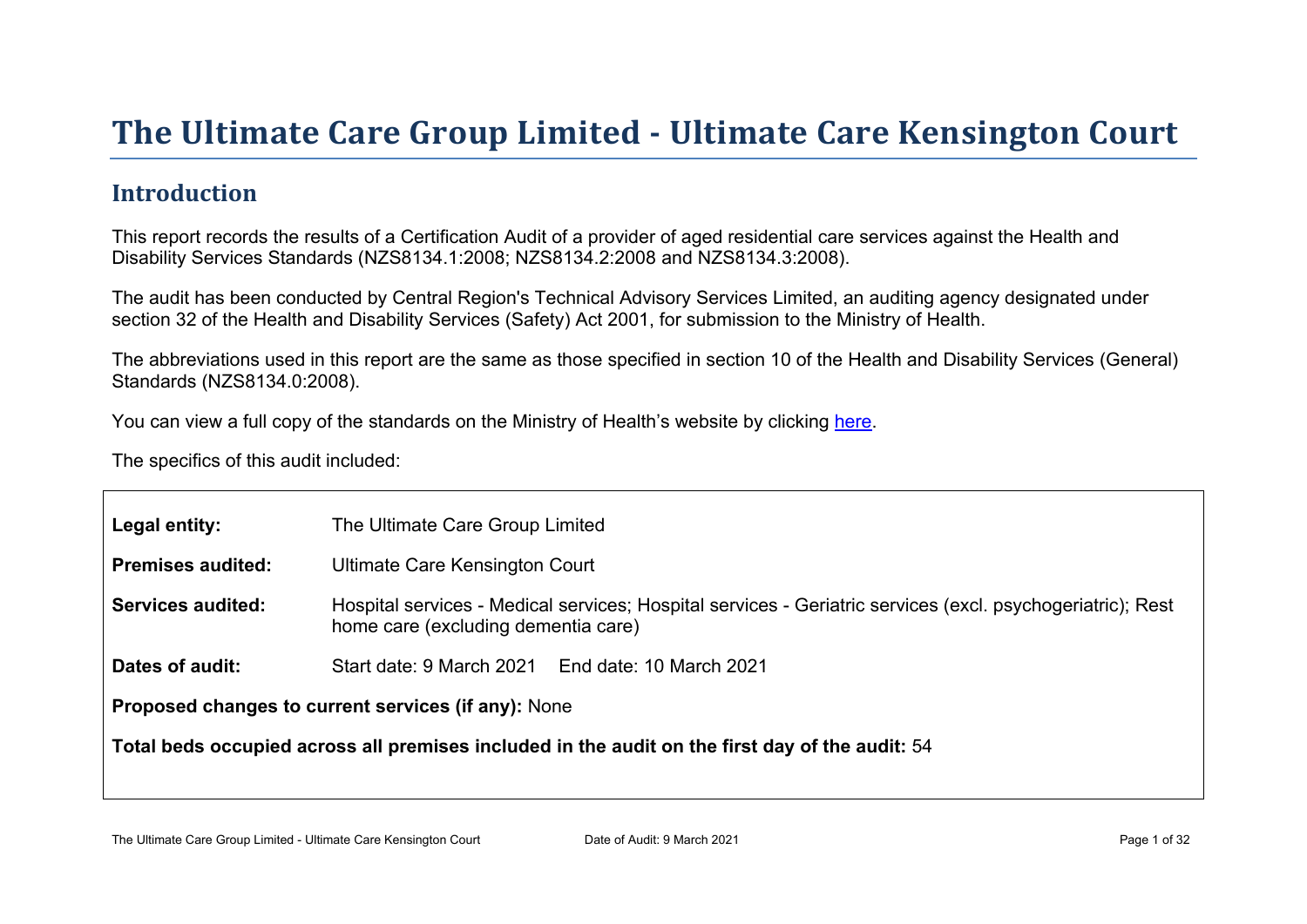## **Executive summary of the audit**

### **Introduction**

This section contains a summary of the auditors' findings for this audit. The information is grouped into the six outcome areas contained within the Health and Disability Services Standards:

- consumer rights
- organisational management
- continuum of service delivery (the provision of services)
- safe and appropriate environment
- restraint minimisation and safe practice
- infection prevention and control.

As well as auditors' written summary, indicators are included that highlight the provider's attainment against the standards in each of the outcome areas. The following table provides a key to how the indicators are arrived at.

#### **Key to the indicators**

| <b>Indicator</b> | <b>Description</b>                                                                                                                        | <b>Definition</b>                                                                       |  |
|------------------|-------------------------------------------------------------------------------------------------------------------------------------------|-----------------------------------------------------------------------------------------|--|
|                  | Includes commendable elements above the required<br>levels of performance                                                                 | All standards applicable to this service fully attained with<br>some standards exceeded |  |
|                  | No short falls                                                                                                                            | Standards applicable to this service fully attained                                     |  |
|                  | Some minor shortfalls but no major deficiencies and<br>required levels of performance seem achievable without<br>extensive extra activity | Some standards applicable to this service partially<br>attained and of low risk         |  |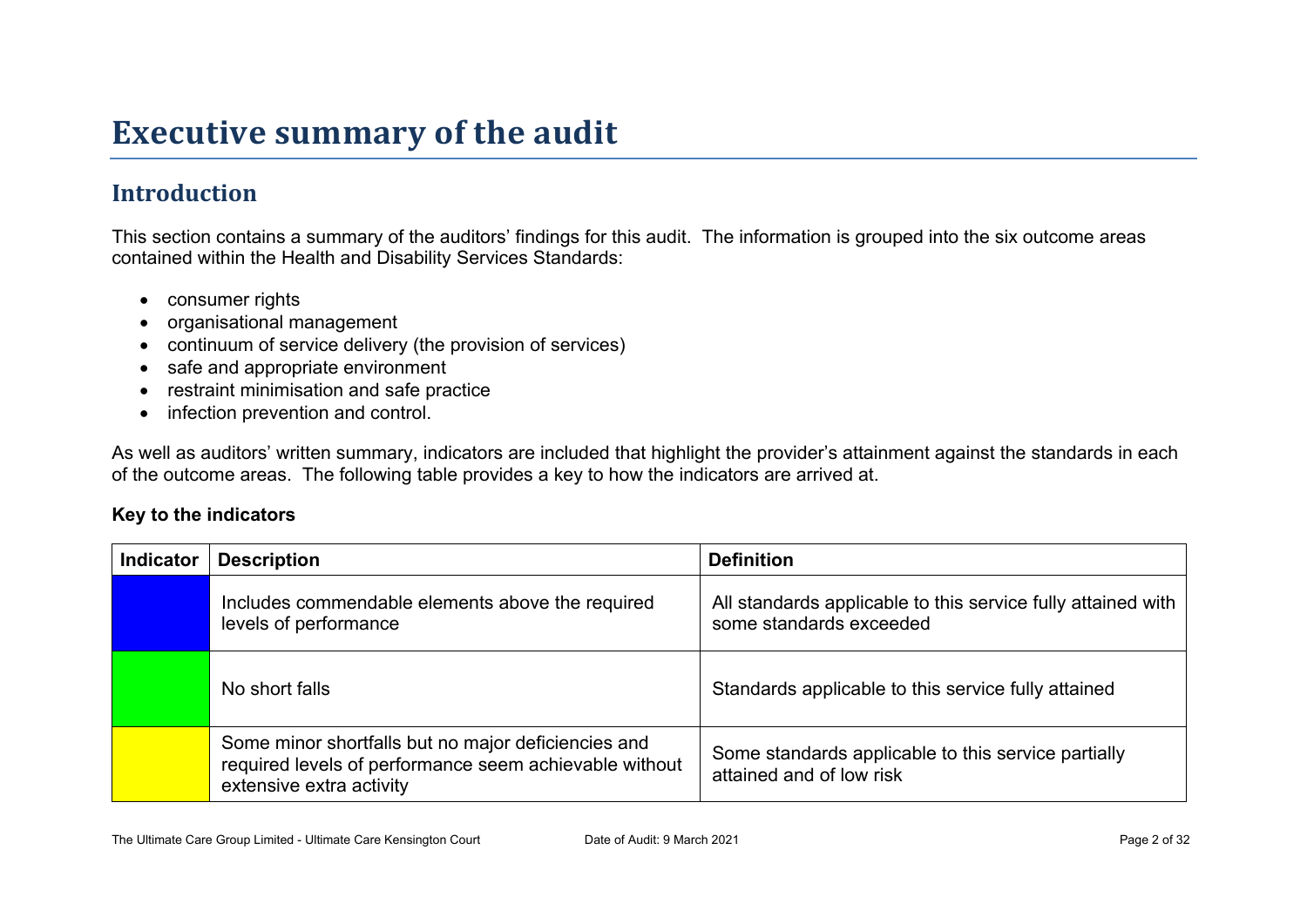| <b>Indicator</b> | <b>Description</b>                                                                              | <b>Definition</b>                                                                                                               |
|------------------|-------------------------------------------------------------------------------------------------|---------------------------------------------------------------------------------------------------------------------------------|
|                  | A number of shortfalls that require specific action to<br>address                               | Some standards applicable to this service partially<br>attained and of medium or high risk and/or unattained<br>and of low risk |
|                  | Major shortfalls, significant action is needed to achieve<br>the required levels of performance | Some standards applicable to this service unattained<br>and of moderate or high risk                                            |

#### **General overview of the audit**

Ultimate Care Kensington Court is part of the Ultimate Care Group Limited. The facility is certified to provide services for up to 81 residents requiring rest home or hospital level services. Occupancy on the first day of audit was 54. There have been no significant changes to services at the facility since the last audit.

This certification audit was conducted against the Health and Disability Services Standards and the service contracts with the district health board.

The audit process included review of policies and procedures, review of resident and staff files, observations, and interviews with family, residents, management, staff and a nurse practitioner.

Areas identified as requiring improvement relate to: quality management systems, performance appraisals, care planning and medication management.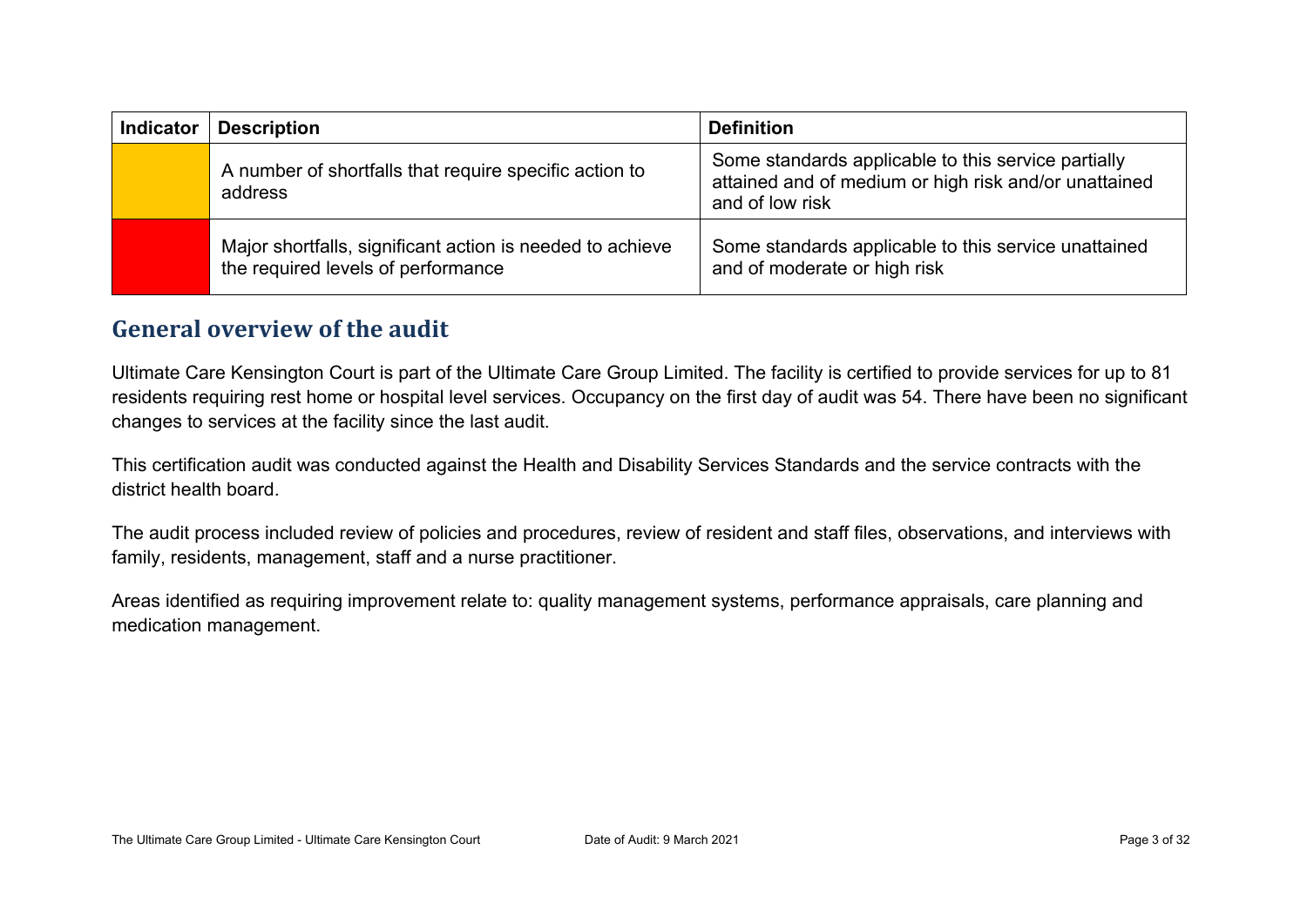#### **Consumer rights**

| Includes 13 standards that support an outcome where consumers receive safe services of an<br>appropriate standard that comply with consumer rights legislation. Services are provided in a<br>manner that is respectful of consumer rights, facilities, informed choice, minimises harm and<br>acknowledges cultural and individual values and beliefs. |  | Standards applicable<br>$\vert$ to this service fully<br>' attained. |
|---------------------------------------------------------------------------------------------------------------------------------------------------------------------------------------------------------------------------------------------------------------------------------------------------------------------------------------------------------|--|----------------------------------------------------------------------|
|---------------------------------------------------------------------------------------------------------------------------------------------------------------------------------------------------------------------------------------------------------------------------------------------------------------------------------------------------------|--|----------------------------------------------------------------------|

Information regarding the Health and Disability Commissioners' Code of Health and Disability Services Consumers' Rights; the complaints process; and the Nationwide Health and Disability Advocacy Service is made available to residents and their family/whānau on admission and is accessible in the facility.

Staff interviewed demonstrate an understanding of the residents' rights and their obligation to uphold these. Residents and family/whānau confirmed that residents' rights are upheld.

Residents have their needs met in a manner that respects their cultural values and beliefs, including residents who identify themselves as Māori. Informed consent is practised, and written consent is obtained when required.

Services are provided that respect the independence, personal privacy, individual needs, and dignity of residents. Residents are treated in a professional and respectful manner. Policies are in place to ensure residents are free from discrimination, abuse and neglect.

Staff communicate with residents and family members following incidents and this is recorded in the resident's file. Interviews confirmed that the environment is conducive to communication and that residents' needs are taken into consideration.

A documented and implemented complaints management system aligns with Right 10 of the Code of Health and Disability Services Consumers' Rights.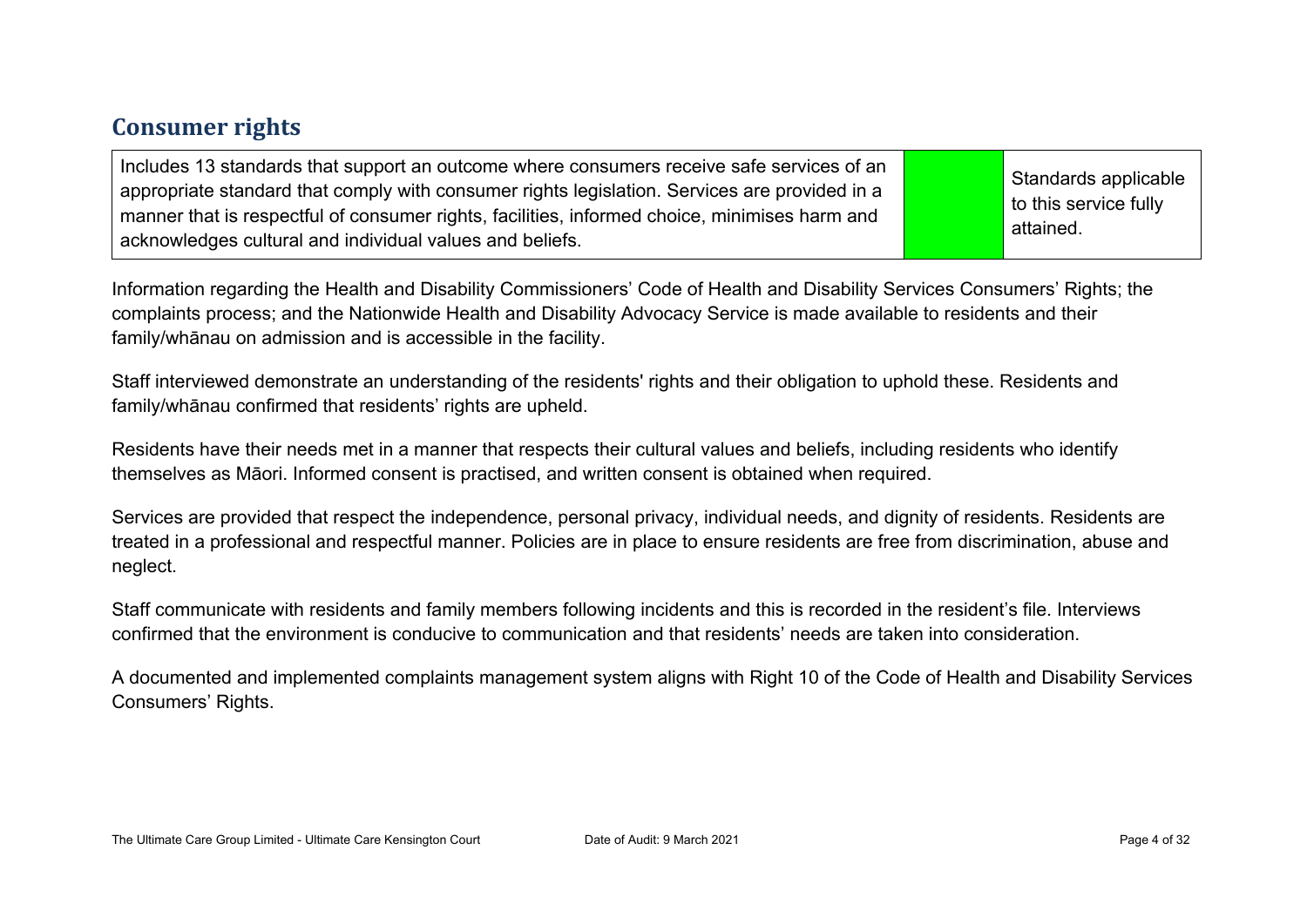#### **Organisational management**

| Includes 9 standards that support an outcome where consumers receive services that comply<br>with legislation and are managed in a safe, efficient and effective manner. | Some standards<br>applicable to this<br>service partially<br>attained and of low<br>risk. |
|--------------------------------------------------------------------------------------------------------------------------------------------------------------------------|-------------------------------------------------------------------------------------------|
|--------------------------------------------------------------------------------------------------------------------------------------------------------------------------|-------------------------------------------------------------------------------------------|

Ultimate Care Group Limited is the governing body responsible for the services provided at this facility. The organisation's mission statement and vision are documented and displayed in the facility. The service has a current business plan in place.

An experienced and suitably qualified facility manager ensures the management of the facility. A clinical services manager oversees the clinical and care services. A regional clinical lead and regional manager support the facility's managers in their roles.

There is a documented quality and risk framework. Meetings are held that include reporting on various clinical indicators, and there is discussion of identified trends.

Human resource policies and procedures guide practice in relation to recruitment and orientation align with legislative requirements. Staffing rosters meet contract requirements. Staffing levels are adequate to provide the required levels of services to residents.

Systems are in place to ensure the secure management of resident information.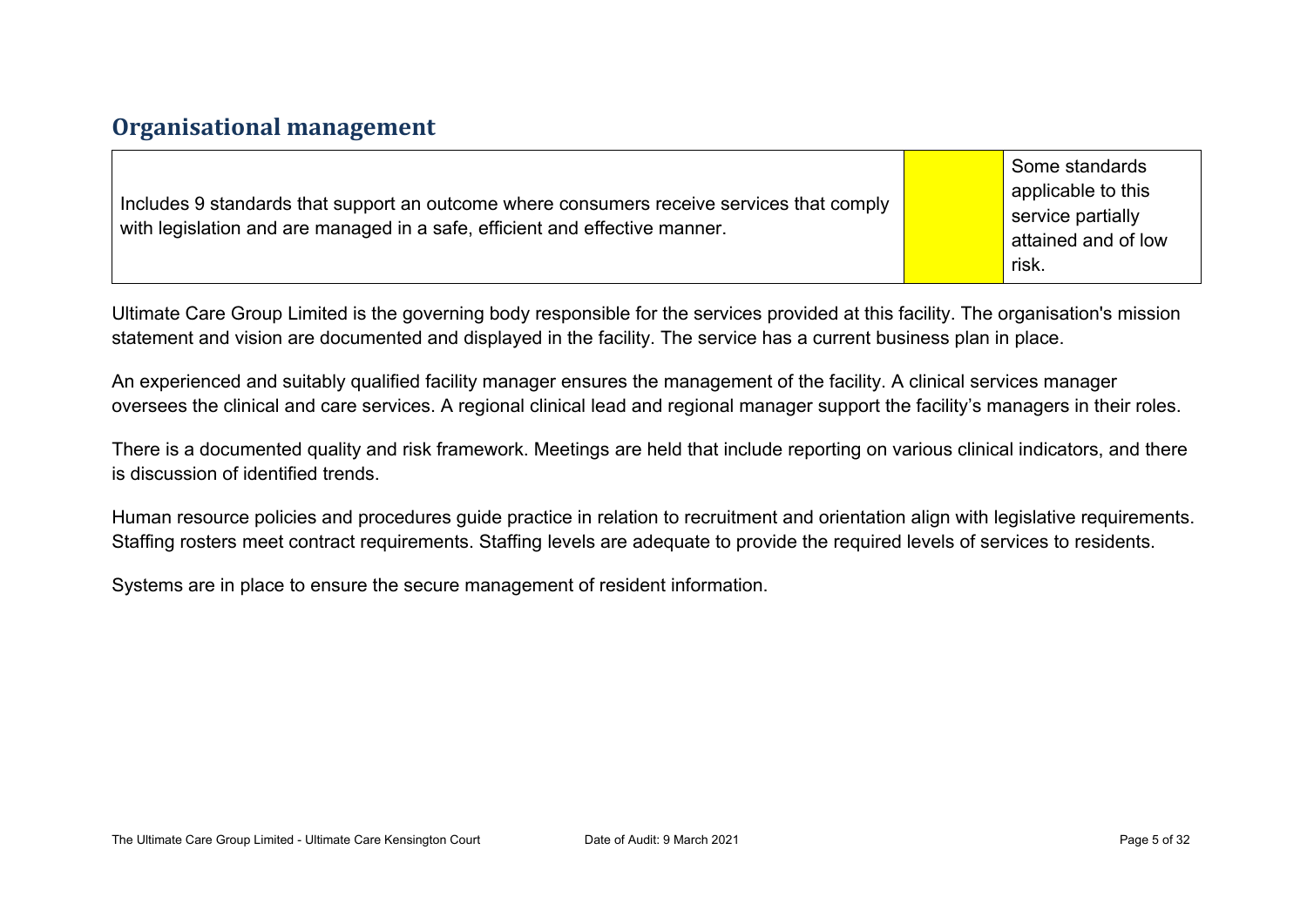#### **Continuum of service delivery**

Includes 13 standards that support an outcome where consumers participate in and receive timely assessment, followed by services that are planned, coordinated, and delivered in a timely and appropriate manner, consistent with current legislation.

Some standards applicable to this service partially attained and of medium or high risk and/or unattained and of low risk.

Registered nurses assess residents on admission. The initial care plan guides care and service provision during the first three weeks after a resident's admission.

The interRAI assessments are used to identify residents' needs; these are completed within the required timeframes. The general practitioner or nurse practitioner complete a medical assessment on admission, which is reviewed thereafter on a regular basis.

Long term care plans are individualised and based on an integrated range of clinical information. Residents' needs, goals and outcomes are identified. All residents' files reviewed demonstrated evaluations were completed at least six-monthly. Residents and their family are involved in the care planning process and notified regarding any changes in the resident health status.

Short-term care plans are in place to manage short-term issues or problems as they arise. Handovers between shifts guide continuity of care and teamwork is encouraged.

An electronic medication management system is in place. Medications are administered by registered nurses and health care assistants who have completed current medication competency requirements.

The activity programme is managed by a diversional therapist assisted by an activity coordinator. The programme provides residents with a variety of individual and group activities and maintains their links with the community. The service uses its facility van for outings.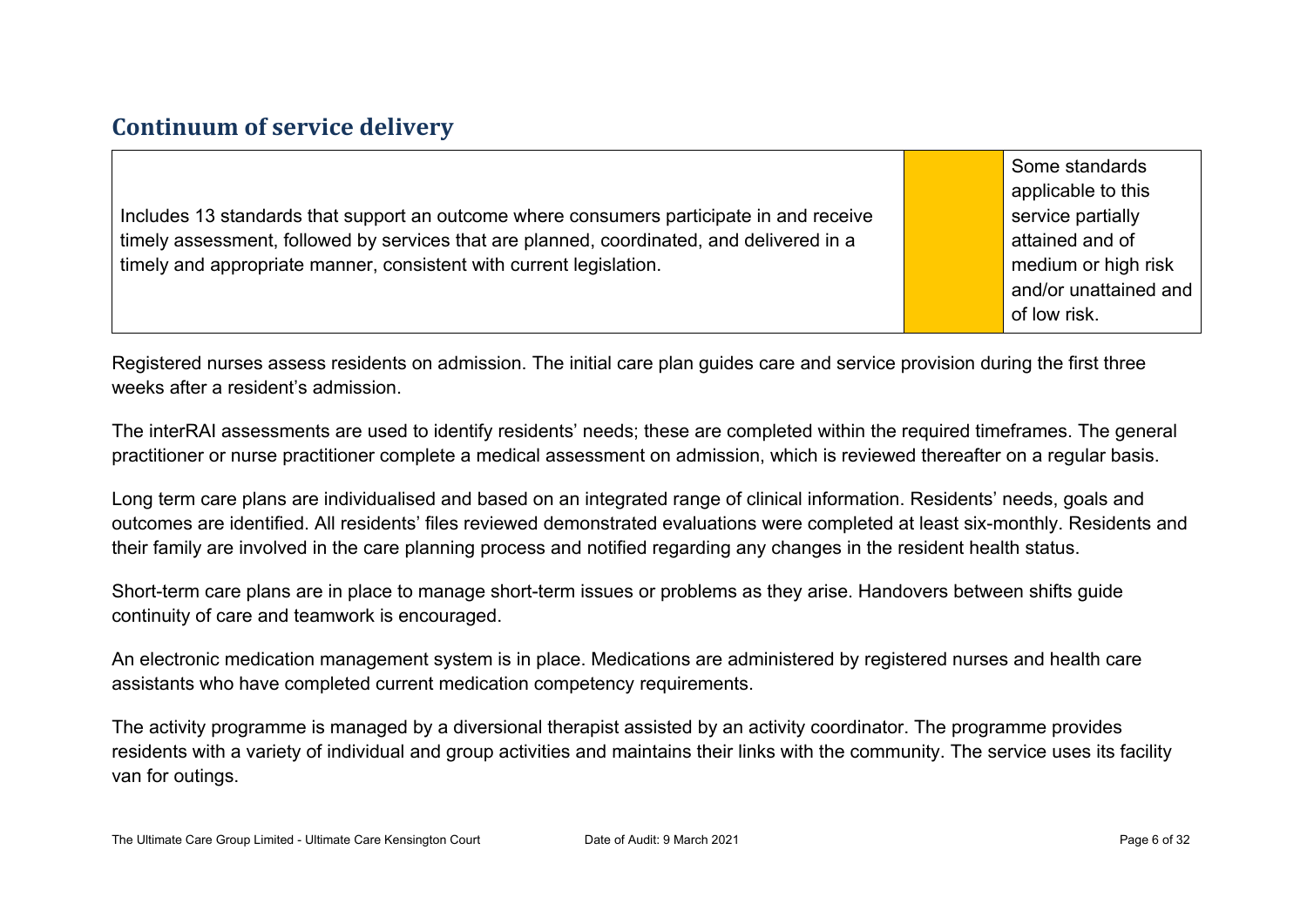The food service meets the nutritional needs of the residents. All meals are prepared on-site. The service has a current food control plan. Kitchen staff have food safety qualifications. The kitchen was clean and meets food safety standards. Residents and family confirmed satisfaction with the meals provided.

#### **Safe and appropriate environment**

Includes 8 standards that support an outcome where services are provided in a clean, safe environment that is appropriate to the age/needs of the consumer, ensure physical privacy is maintained, has adequate space and amenities to facilitate independence, is in a setting appropriate to the consumer group and meets the needs of people with disabilities.

Standards applicable to this service fully attained.

The facility building warrant of fitness and approved fire evacuation plan are current. Waste and hazardous substances are managed safely. Staff use protective equipment and clothing where required.

A planned, preventative and reactive maintenance programme is in place that complies with legislation and includes but is not limited to equipment and electrical checks.

Residents' rooms provide single accommodation and are of an appropriate size to allow care to be provided as needed, including the safe use and manoeuvring of mobility aids. Bathroom and showering facilities are easily accessible throughout the facility.

Cleaning and on-site laundry services, provided seven days a week by household staff, are monitored.

Essential security systems are in place to ensure resident safety. Six monthly trial evacuations are undertaken. The facility has a monitored call bell system for residents to summon help, when needed, in a timely manner.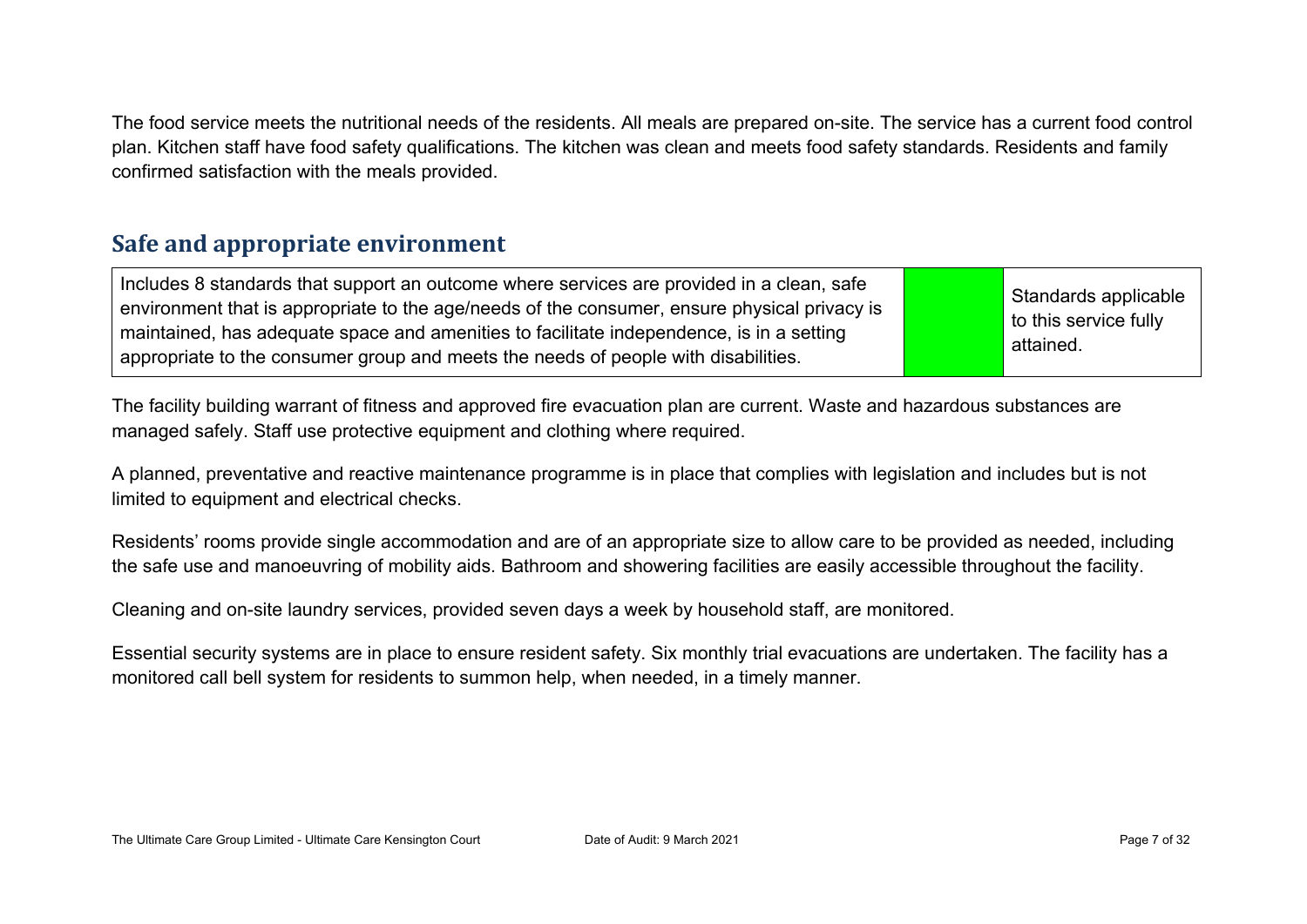#### **Restraint minimisation and safe practice**

| Includes 3 standards that support outcomes where consumers receive and experience | Standards applicable  |
|-----------------------------------------------------------------------------------|-----------------------|
|                                                                                   | to this service fully |
| services in the least restrictive and safe manner through restraint minimisation. | attained.             |

Restraint minimisation and safe practice policies and procedures are in place. Restraint minimisation is overseen by the restraint coordinator who is a registered nurse. On the day of the on-site audit no restraints or enablers were in use. Restraint is only used as a last resort when all other options have been explored. Enablers are voluntary.

#### **Infection prevention and control**

| Includes 6 standards that support an outcome which minimises the risk of infection to<br>consumers, service providers and visitors. Infection control policies and procedures are<br>practical, safe and appropriate for the type of service provided and reflect current accepted<br>good practice and legislative requirements. The organisation provides relevant education on<br>infection control to all service providers and consumers. Surveillance for infection is carried<br>out as specified in the infection control programme. |  | Standards applicable<br>to this service fully<br>attained. |
|----------------------------------------------------------------------------------------------------------------------------------------------------------------------------------------------------------------------------------------------------------------------------------------------------------------------------------------------------------------------------------------------------------------------------------------------------------------------------------------------------------------------------------------------|--|------------------------------------------------------------|
|----------------------------------------------------------------------------------------------------------------------------------------------------------------------------------------------------------------------------------------------------------------------------------------------------------------------------------------------------------------------------------------------------------------------------------------------------------------------------------------------------------------------------------------------|--|------------------------------------------------------------|

The infection control programme is appropriate to the size and complexity of the service. The infection control nurse is a registered nurse. Infection data is collated, analysed, trended and benchmarked. Monthly surveillance data is reported to staff and to the Ultimate Care Group national office. There have been no outbreaks since the previous audit.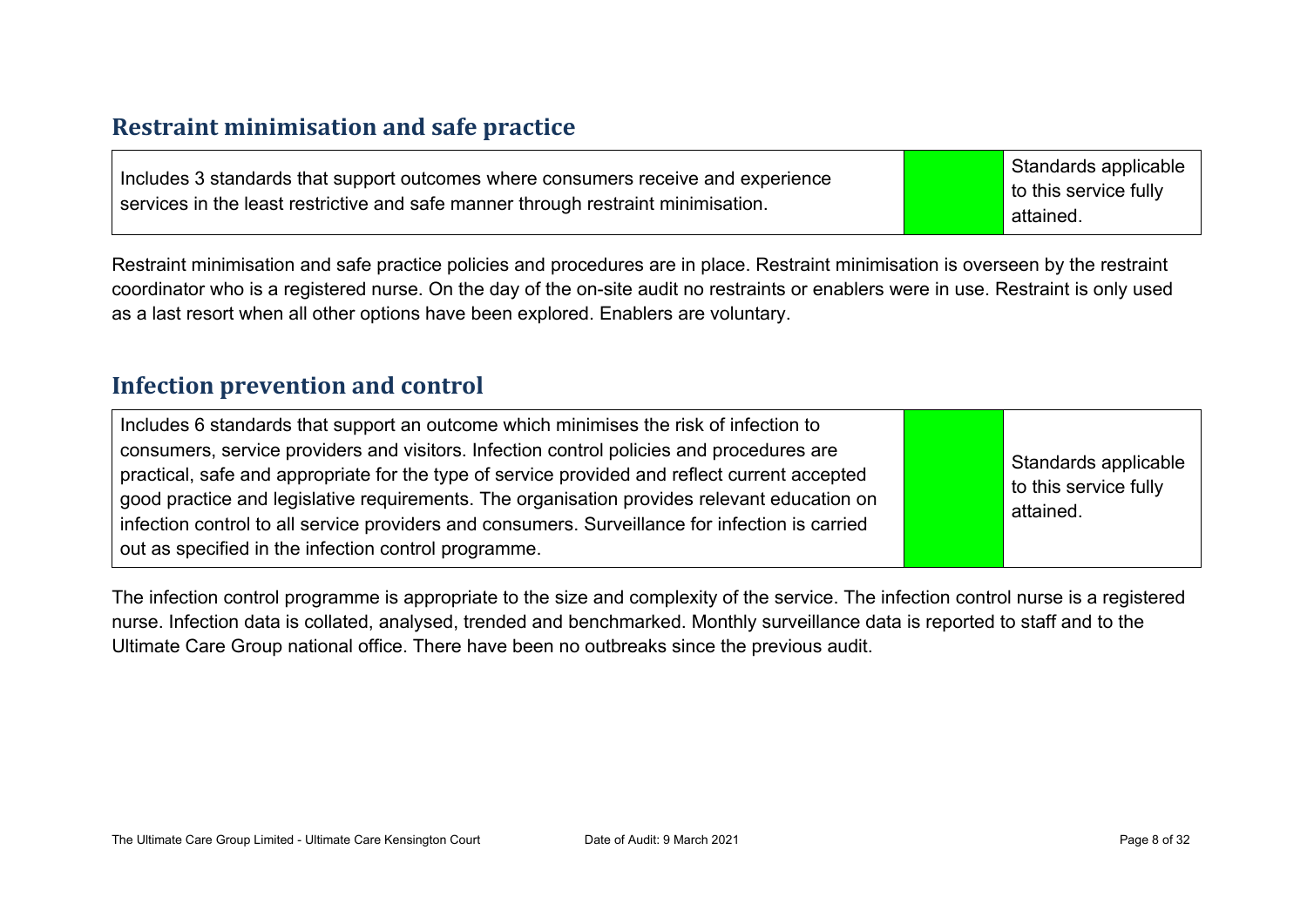#### **Summary of attainment**

The following table summarises the number of standards and criteria audited and the ratings they were awarded.

| <b>Attainment</b><br>Rating | Continuous<br>Improvement<br>(Cl) | <b>Fully Attained</b><br>(FA) | <b>Partially</b><br><b>Attained</b><br><b>Negligible Risk</b><br>(PA Negligible) | <b>Partially</b><br><b>Attained Low</b><br><b>Risk</b><br>(PA Low) | <b>Partially</b><br><b>Attained</b><br><b>Moderate Risk</b><br>(PA Moderate) | <b>Partially</b><br><b>Attained High</b><br><b>Risk</b><br>(PA High) | <b>Partially</b><br><b>Attained Critical</b><br><b>Risk</b><br>(PA Critical) |
|-----------------------------|-----------------------------------|-------------------------------|----------------------------------------------------------------------------------|--------------------------------------------------------------------|------------------------------------------------------------------------------|----------------------------------------------------------------------|------------------------------------------------------------------------------|
| <b>Standards</b>            |                                   | 41                            |                                                                                  |                                                                    |                                                                              |                                                                      |                                                                              |
| <b>Criteria</b>             |                                   | 88                            |                                                                                  |                                                                    |                                                                              |                                                                      |                                                                              |

| <b>Attainment</b><br>Rating | Unattained<br><b>Negligible Risk</b><br>(UA Negligible) | <b>Unattained Low</b><br><b>Risk</b><br>(UA Low) | Unattained<br><b>Moderate Risk</b><br>(UA Moderate) | <b>Unattained High</b><br><b>Risk</b><br>(UA High) | Unattained<br><b>Critical Risk</b><br>(UA Critical) |
|-----------------------------|---------------------------------------------------------|--------------------------------------------------|-----------------------------------------------------|----------------------------------------------------|-----------------------------------------------------|
| <b>Standards</b>            |                                                         |                                                  |                                                     |                                                    |                                                     |
| Criteria                    |                                                         |                                                  |                                                     |                                                    |                                                     |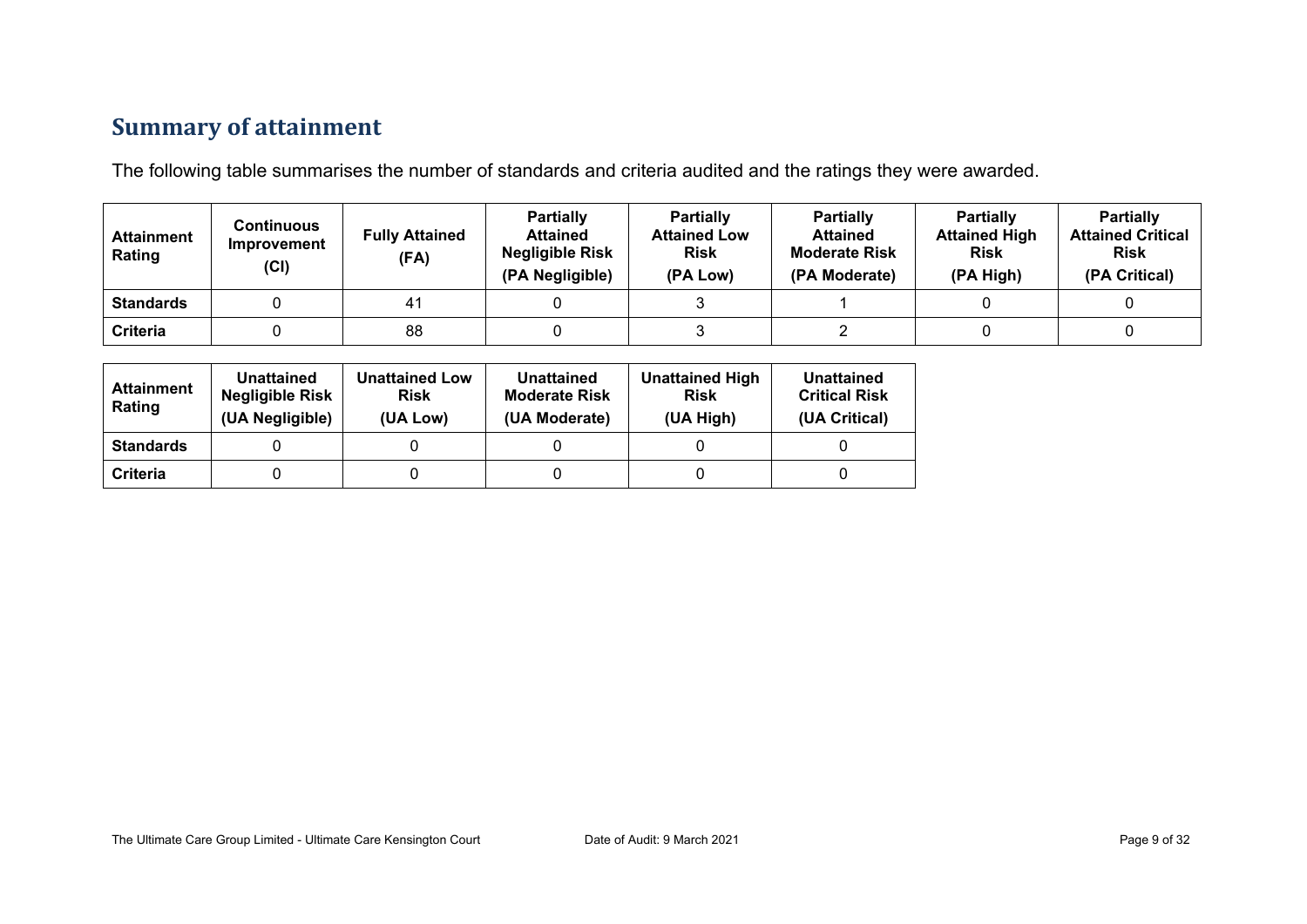# Attainment against the Health and Disability Ser vices Standar ds

The following table contains the results of all the standards assessed by the auditors at this audit. Depending on the services they provide, not all standards are relevant to all providers and not all standards are assessed at every audit.

Please note that Standard 1.3.3: Service Provision Requirements has been removed from this report, as it includes information specific to the healthcare of individual residents. Any corrective actions required relating to this standard, as a result of this audit, are retained and displayed in the next section.

For more information on the standards, please click [here](http://www.health.govt.nz/our-work/regulation-health-and-disability-system/certification-health-care-services/health-and-disability-services-standards).

|  | For more information on the different types of audits and what they cover please click here. |
|--|----------------------------------------------------------------------------------------------|
|  |                                                                                              |

| Standard with desired outcome                                                                                                                         | Attainment<br>Rating | Audit Evidence                                                                                                                                                                                                                                                                                                                                                                                                                                                                                                                                                                                                                                                                                                                                                                                                                                                                                                                                                                                                                                                                                                                                                                               |
|-------------------------------------------------------------------------------------------------------------------------------------------------------|----------------------|----------------------------------------------------------------------------------------------------------------------------------------------------------------------------------------------------------------------------------------------------------------------------------------------------------------------------------------------------------------------------------------------------------------------------------------------------------------------------------------------------------------------------------------------------------------------------------------------------------------------------------------------------------------------------------------------------------------------------------------------------------------------------------------------------------------------------------------------------------------------------------------------------------------------------------------------------------------------------------------------------------------------------------------------------------------------------------------------------------------------------------------------------------------------------------------------|
| Standard 1.1.1: Consumer Rights<br><b>During Service Delivery</b><br>Consumers receive services in<br>accordance with consumer rights<br>legislation. | FA                   | Ultimate Care Kensington Court has policies, procedures and processes in place to ensure that<br>services are provided in a manner that is consistent with the Health and Disability Commissioner's<br>Code of Health and Disability Services Consumers' Rights (the Code).<br>Training records and interviews verified that staff receive education on the Code as part of<br>orientation and the mandatory annual education programme. Staff interviews confirmed their<br>understanding of the Code and described practices that evidenced an understanding of their<br>obligations. Evidence that the Code is implemented in everyday practice includes but is not limited<br>to: maintaining residents' privacy; providing residents with choices; involving<br>$\degree$ > 5 $\degree$<br>and<br>residents in decision making; and ensuring residents are able to practise their personal values and<br>beliefs.<br>Resident and family interviews, and observations confirmed that services are provided in a manner<br>that upholds resident dignity and maintains their privacy. Family and resident interviews confirmed<br>that they receive information relevant to their needs. |
| Standard 1.1.10: Informed Consent<br>Consumers and where appropriate                                                                                  | FA                   | A consent policy is in place to ensure that a resident who is competent to consent to a treatment or<br>procedure, has been given information to reach an independent decision. The policy includes a                                                                                                                                                                                                                                                                                                                                                                                                                                                                                                                                                                                                                                                                                                                                                                                                                                                                                                                                                                                        |

The Ultimate Care Group Limited - Ultimate Care Kensington Court Date of Audit: 9 March 2021 Page 10 of 32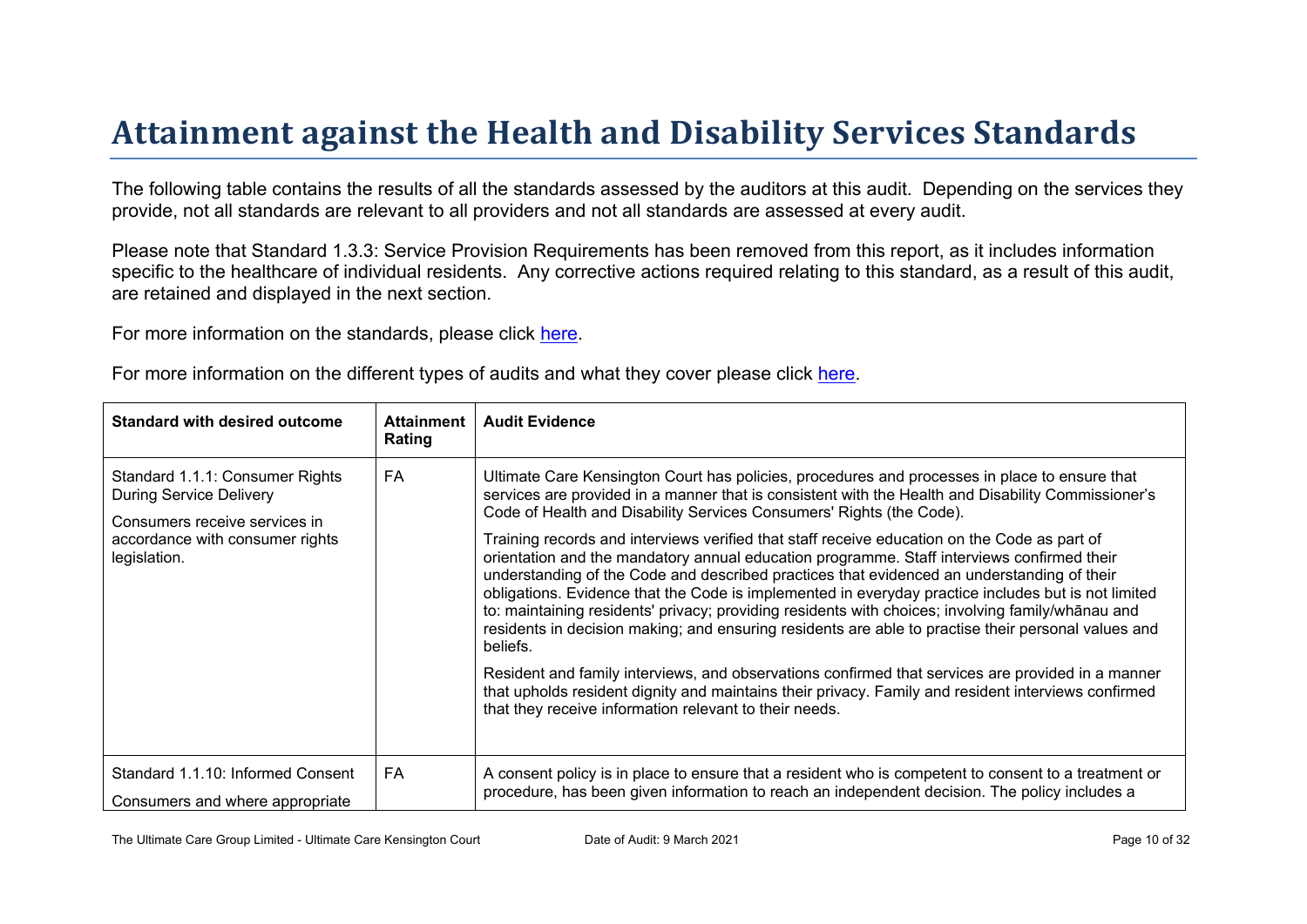| their family/whānau of choice are                                                                                                                                                |           | definition of consent and how this is facilitated and obtained.                                                                                                                                                                                                                                                                                                                                                                                                               |  |  |
|----------------------------------------------------------------------------------------------------------------------------------------------------------------------------------|-----------|-------------------------------------------------------------------------------------------------------------------------------------------------------------------------------------------------------------------------------------------------------------------------------------------------------------------------------------------------------------------------------------------------------------------------------------------------------------------------------|--|--|
| provided with the information they<br>need to make informed choices and<br>give informed consent.                                                                                |           | All staff interviewed, including non-clinical staff, demonstrated they are cognisant of the procedures<br>to uphold informed consent.                                                                                                                                                                                                                                                                                                                                         |  |  |
|                                                                                                                                                                                  |           | The RNs stated that they discuss informed consent with residents and family during admission and<br>care planning. This includes consent for resuscitation and advance directives. File reviews and staff<br>interviews demonstrated that advance directives, resuscitation orders and EPOA were completed<br>and documented for residents in accordance with policy. Observations evidenced that residents or<br>their EPOA sign informed consents in line with legislation. |  |  |
| Standard 1.1.11: Advocacy And<br>Support<br>Service providers recognise and                                                                                                      | FA        | There is an advocacy policy and procedure to ensure that residents and their family have a right to<br>be represented and to express views or concerns about their situation. It includes making residents<br>aware of the availability of advocacy services and supporting access to those services.                                                                                                                                                                         |  |  |
| facilitate the right of consumers to<br>advocacy/support persons of their                                                                                                        |           | The complaints policy includes making residents aware of their right to advocacy when making a<br>complaint.                                                                                                                                                                                                                                                                                                                                                                  |  |  |
| choice.                                                                                                                                                                          |           | Interviews with residents and family confirmed that they were aware of the right to advocacy.                                                                                                                                                                                                                                                                                                                                                                                 |  |  |
|                                                                                                                                                                                  |           | Interview with an RN advised that advocacy services had been sought from a local advocacy service<br>for residents when required or requested.                                                                                                                                                                                                                                                                                                                                |  |  |
| Standard 1.1.12: Links With<br>Family/Whānau And Other<br><b>Community Resources</b><br>Consumers are able to maintain links<br>with their family/whanau and their<br>community. | <b>FA</b> | Observations, and resident and staff interviews confirmed that residents have access to visitors of<br>their choice. There are areas in the facility where residents and family/whanau can meet in private.<br>Interviews with residents and family, as well as observations, confirmed that family were welcome in<br>the facility and free to visit at any time.                                                                                                            |  |  |
|                                                                                                                                                                                  |           | Interviews with residents and staff confirmed that residents are free to leave the facility and are<br>supported visit to their family or go on shopping trips, for example. The activities programme, and the<br>content of care plans include outings in the community.                                                                                                                                                                                                     |  |  |
| Standard 1.1.13: Complaints<br>Management<br>The right of the consumer to make a<br>complaint is understood, respected,                                                          | <b>FA</b> | The service has a policy to ensure that complaints are managed in line with Right 10 of the Code.<br>Residents stated that they were aware of the complaint process and they knew how to access<br>information would they wish to make a complaint. Complaint forms and a complaint box were sighted<br>in resident areas inside the facility.                                                                                                                                |  |  |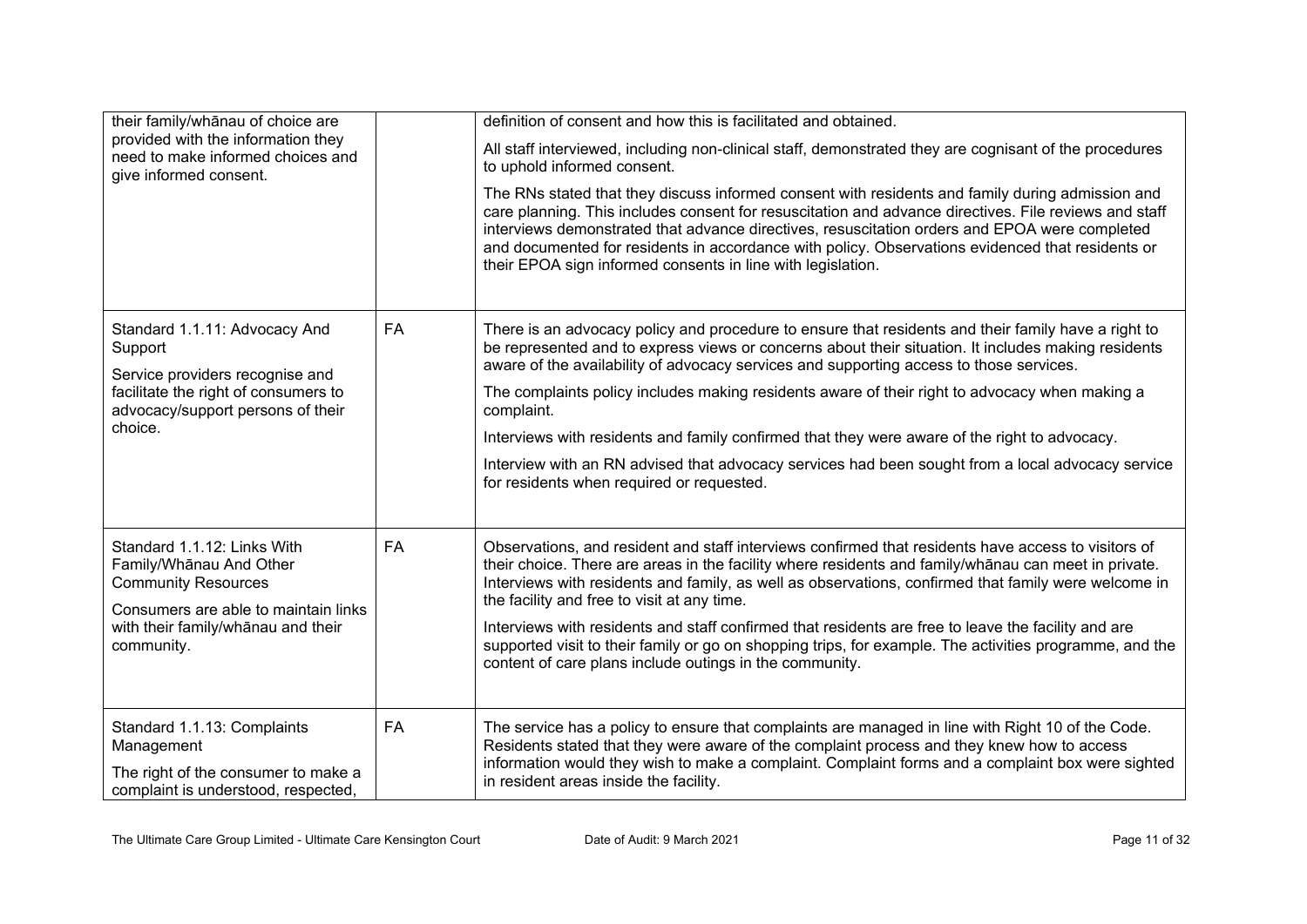| and upheld.                                                                                                                                           |    | Review of the complaints register and associated complaint forms indicated that complaints were<br>processed and documented in a timely manner and as per policy. The register was current for all<br>complaints, including investigations, outcomes and communication progress date. Written<br>responses, investigations and corrective actions were issued in response to complaints, with<br>evidence of implemented improvements/problem resolution.                        |
|-------------------------------------------------------------------------------------------------------------------------------------------------------|----|----------------------------------------------------------------------------------------------------------------------------------------------------------------------------------------------------------------------------------------------------------------------------------------------------------------------------------------------------------------------------------------------------------------------------------------------------------------------------------|
|                                                                                                                                                       |    | The regional manager (RM) and the facility manager (FM) advised that there had been one<br>complaint made to the Health and Disability Commissioner (HDC) since the previous audit, related to<br>resident cares. Ultimate Care Group head office had responded to the HDCs request for information<br>and was awaiting an outcome.                                                                                                                                              |
| Standard 1.1.2: Consumer Rights<br><b>During Service Delivery</b><br>Consumers are informed of their<br>rights.                                       | FA | Information on the Code and Nationwide Health and Disability Advocacy Services is available and<br>displayed in the facility. Residents/family receive an information pack that includes information on the<br>Code, advocacy services and the complaints process. During the admission process, the clinical<br>services manager (CSM) or a registered nurse (RN) explains the information provided to residents<br>and family in the information pack to ensure understanding. |
|                                                                                                                                                       |    | Resident interviews confirmed they understand their rights and they felt that staff upheld these.                                                                                                                                                                                                                                                                                                                                                                                |
| Standard 1.1.3: Independence,<br>Personal Privacy, Dignity, And                                                                                       | FA | The organisation has policies and procedures that align with the requirements of the Privacy Act and<br>Health Information Privacy Code to ensure that resident's rights to privacy and dignity are upheld.                                                                                                                                                                                                                                                                      |
| Respect<br>Consumers are treated with respect<br>and receive services in a manner<br>that has regard for their dignity,<br>privacy, and independence. |    | Staff interviews and observations confirmed that resident confidentiality was maintained. Resident<br>and family interviews confirmed that resident privacy was respected. Staff were observed to knock<br>on bedroom doors prior to entry, to take residents to the bathrooms suitably attired and covered, and<br>ensured that doors were shut when personal cares were being provided.                                                                                        |
|                                                                                                                                                       |    | The organisation has a policy on sexuality and intimacy that provides guidelines for staff in managing<br>expressions of sexuality. Resident and family interviews and observations confirmed that residents<br>had access to a hairdressing salon at the facility and could wear clothing and makeup of their choice.<br>Staff interviewed were aware of residents' individual preferences and provided examples of<br>facilitating favourite activities.                       |
|                                                                                                                                                       |    | Review of residents' files and interviews with resident and family/whanau confirmed that individual<br>cultural, religious, social preferences, values and beliefs were identified, documented and upheld.                                                                                                                                                                                                                                                                       |
|                                                                                                                                                       |    | An abuse and neglect policy sets out the guidelines to prevent, identify and report any incidences of<br>abuse and neglect. Staff receive orientation and mandatory annual training on abuse and neglect.                                                                                                                                                                                                                                                                        |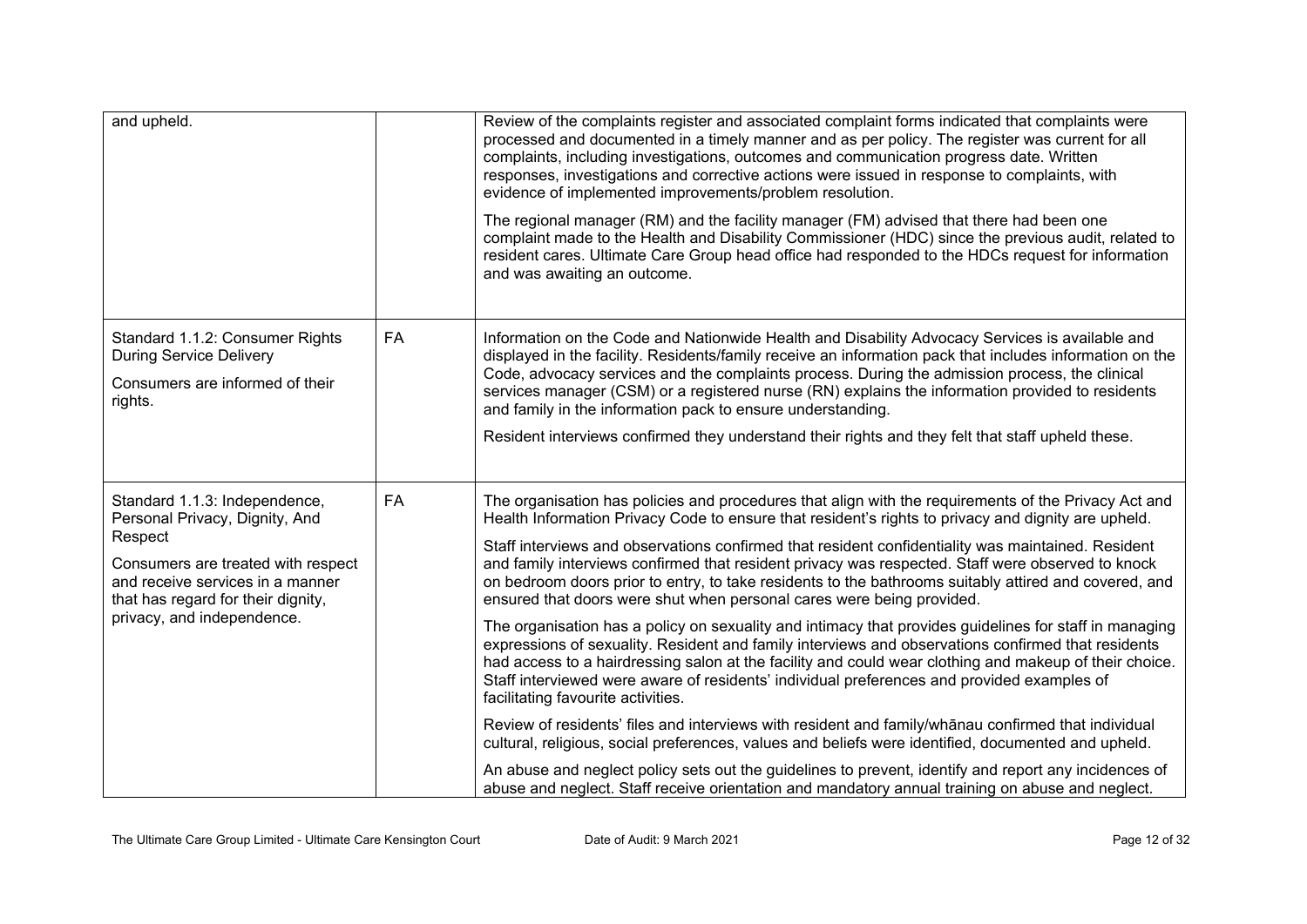|                                                                                                                                                                                                                                                    |           | Review of documentation and interviews with staff and residents/family confirmed there was no<br>evidence of abuse and neglect.                                                                                                                                                                                                                                                                                                                                                                                                                                                                                                                                                                                                                                                                                                                                                                                        |
|----------------------------------------------------------------------------------------------------------------------------------------------------------------------------------------------------------------------------------------------------|-----------|------------------------------------------------------------------------------------------------------------------------------------------------------------------------------------------------------------------------------------------------------------------------------------------------------------------------------------------------------------------------------------------------------------------------------------------------------------------------------------------------------------------------------------------------------------------------------------------------------------------------------------------------------------------------------------------------------------------------------------------------------------------------------------------------------------------------------------------------------------------------------------------------------------------------|
| Standard 1.1.4: Recognition Of<br>Māori Values And Beliefs<br>Consumers who identify as Māori<br>have their health and disability needs<br>met in a manner that respects and<br>acknowledges their individual and<br>cultural, values and beliefs. | <b>FA</b> | Ultimate Care Group (UCG) has a Māori health plan that identifies how UCG responds to Māori<br>cultural needs and beliefs in relation to illness. Staff receive training on the Treaty of Waitangi and<br>cultural safety as part the mandatory annual education programme. The cultural needs of residents<br>and their whānau are documented in mandatory admission assessments.<br>There was one resident who identified as Māori and their cultural needs were included in<br>documented assessments and care plans.<br>Staff interviews described awareness of the individual needs of the Māori resident. Support for staff<br>in providing culturally appropriate care and support for Māori residents and their family, would be<br>sourced externally or accessed through UCG when required. Interviews with staff also confirmed<br>awareness of the importance of involving whanau in the delivery of care. |
| Standard 1.1.6: Recognition And<br>Respect Of The Individual's Culture,<br>Values, And Beliefs<br>Consumers receive culturally safe<br>services which recognise and<br>respect their ethnic, cultural, spiritual<br>values, and beliefs.           | FA        | Staff, resident and family interviews confirmed that residents are provided with choices regarding<br>their care and the services provided.<br>Information gathered during assessments includes identifying a resident's specific cultural needs,<br>values, and beliefs, as well as spiritual and cultural preferences. This information ensures activities<br>are tailored to meet identified needs and preferences. For residents who wish to attend, there are<br>regular church/religious services.                                                                                                                                                                                                                                                                                                                                                                                                               |
| Standard 1.1.7: Discrimination<br>Consumers are free from any<br>discrimination, coercion,<br>harassment, sexual, financial, or<br>other exploitation.                                                                                             | <b>FA</b> | There are implemented policies and processes to ensure that residents are free from discrimination,<br>coercion, harassment, and financial exploitation. Staff interviews confirmed awareness of their<br>obligation to report any evidence of discrimination, harassment and exploitation.<br>Staff signed sighted agreements, defining the standards of conduct, as part of their employment<br>documentation.<br>Interviewed staff confirmed understanding of professional boundaries relevant to their respective<br>roles. Resident interviews confirmed that staff acted professionally and maintained appropriate<br>boundaries.                                                                                                                                                                                                                                                                                |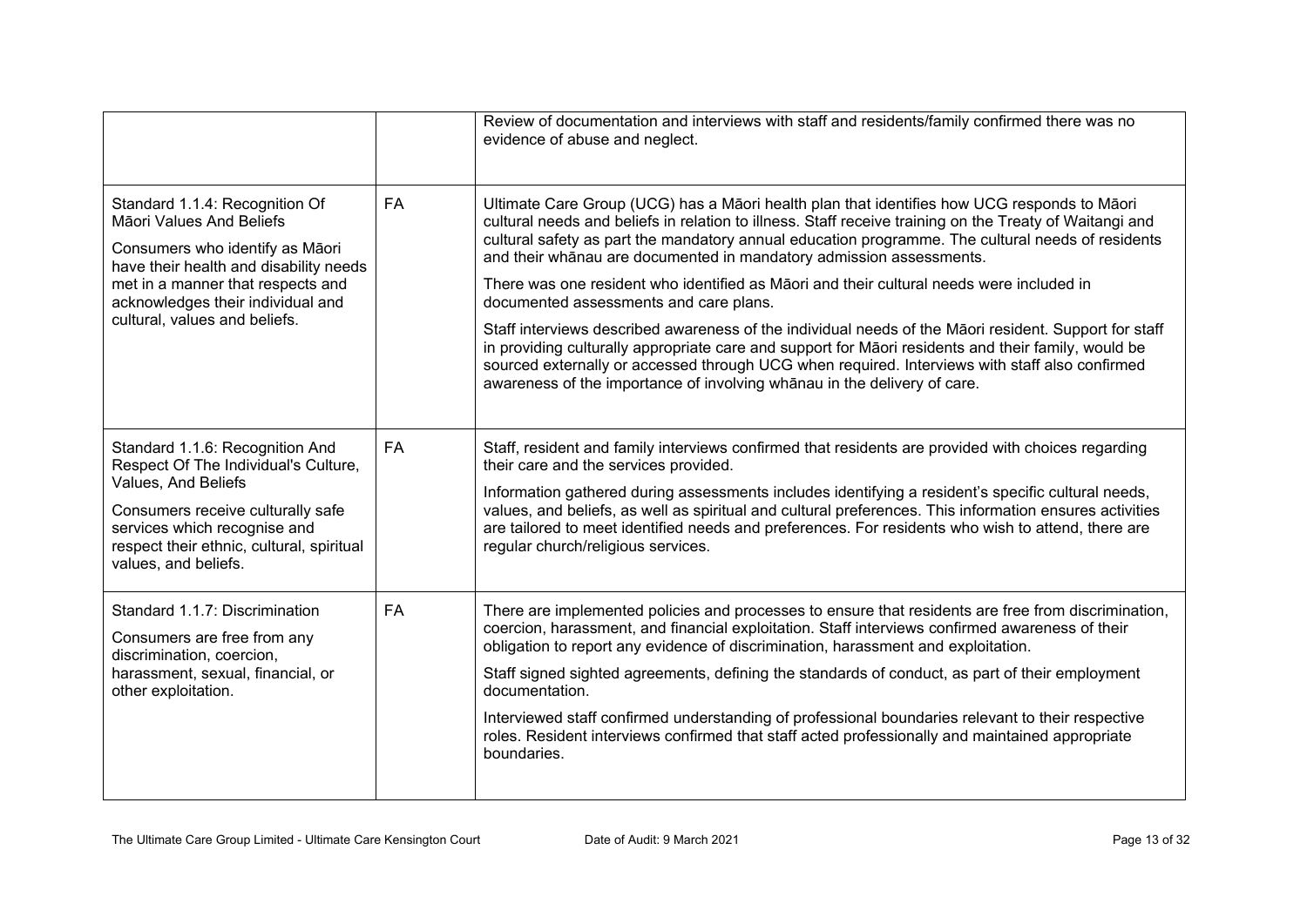| Standard 1.1.8: Good Practice<br>Consumers receive services of an<br>appropriate standard.                                                                             | FA | The facility implements UCG policies and procedures. These are based on current evidence-based<br>practice, legislation and guidelines, and align with the Health and Disability Services Standards.<br>Clinical consultation and expertise are available through UCG clinical leadership to guide<br>implementation of good practice as per policy.<br>Staff and resident interviews, progress notes in residents' file and observation of service delivery<br>confirmed that resident care was based on good practice guidelines.                                                                                                                                                                                                                                                                                                                                                                                                                                                                                                                                                                                                                                                                                                        |
|------------------------------------------------------------------------------------------------------------------------------------------------------------------------|----|--------------------------------------------------------------------------------------------------------------------------------------------------------------------------------------------------------------------------------------------------------------------------------------------------------------------------------------------------------------------------------------------------------------------------------------------------------------------------------------------------------------------------------------------------------------------------------------------------------------------------------------------------------------------------------------------------------------------------------------------------------------------------------------------------------------------------------------------------------------------------------------------------------------------------------------------------------------------------------------------------------------------------------------------------------------------------------------------------------------------------------------------------------------------------------------------------------------------------------------------|
| Standard 1.1.9: Communication<br>Service providers communicate<br>effectively with consumers and<br>provide an environment conducive to<br>effective communication.    | FA | The organisation has an open disclosure policy that promotes a transparent, consistent approach to<br>full disclosure where there is a harmful event during resident care or a change in resident's condition.<br>Completed accident/incident forms, clinical records and resident and family interviews demonstrated<br>that open disclosure is implemented, and the resident enduring power of attorney (EPOA) or next-of-<br>kin are informed when required.<br>Meeting minutes and interviews with residents confirm that they are able to participate in residents'<br>meetings and discussions. The facility also provides family and residents with access to a secure<br>social media page, that provides members with updates on activities and events within the facility.<br>Residents sign consent for use of their photos on this medium.<br>There were no residents who required the services of an interpreter at the time of audit. Staff<br>interviews advised that interpreter services would be sourced through the local district health board<br>(DHB) if required.<br>Residents interviewed stated that staff were approachable to respond to questions and that they<br>were satisfied with the responses provided. |
| Standard 1.2.1: Governance<br>The governing body of the<br>organisation ensures services are<br>planned, coordinated, and<br>appropriate to the needs of<br>consumers. | FA | Ultimate Care Kensington Court is part of UCG with the executive team providing direction to the<br>service. The organisation's strategic direction/goals that are current and regularly reviewed. The<br>UCG director of nursing and wellness supervises clinical governance and management nationally for<br>each facility. The FM reports to a RM who oversees the facility's quality and operational<br>performance. The regional clinical lead supports the clinical operations at the facility. The RM holds a<br>weekly meeting with all of the FMs and CSMs in the region and visits the facility in person three-<br>monthly, in addition to providing ongoing remote support. The RM provided on-site support to the<br>facility during the audit.<br>The organisation has a documented vision, mission and values statement. The organisation values                                                                                                                                                                                                                                                                                                                                                                            |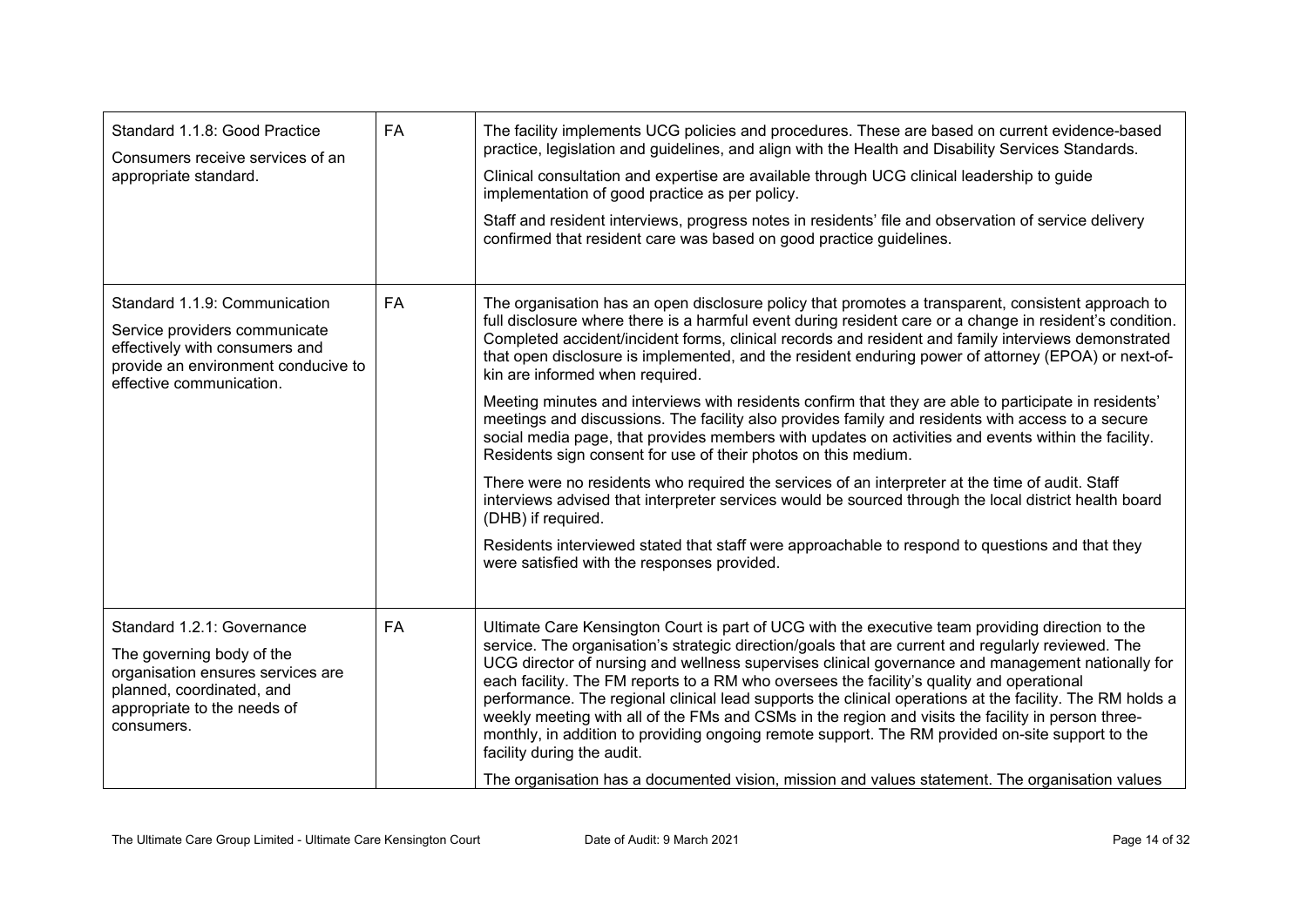|                                                                                                                                                                                                                                          |        | were displayed in the facility and in information available to residents and family.                                                                                                                                                                                                                                                                                                                                                                                                                                                                                                                                                                                                                                                                                                                                 |
|------------------------------------------------------------------------------------------------------------------------------------------------------------------------------------------------------------------------------------------|--------|----------------------------------------------------------------------------------------------------------------------------------------------------------------------------------------------------------------------------------------------------------------------------------------------------------------------------------------------------------------------------------------------------------------------------------------------------------------------------------------------------------------------------------------------------------------------------------------------------------------------------------------------------------------------------------------------------------------------------------------------------------------------------------------------------------------------|
|                                                                                                                                                                                                                                          |        | The FM is a RN who has been in the role for 18 months and has previous management and age-<br>related care experience. The CSM, also a RN, has held this position for over two months and has<br>previous experience in a CSM role. Both managers have current annual practicing certificates.                                                                                                                                                                                                                                                                                                                                                                                                                                                                                                                       |
|                                                                                                                                                                                                                                          |        | The service provides rest home and hospital level care for up to 81 residents. Services are provided<br>over 16 hospital level beds, 18 dual purpose beds, 23 rest home only beds and a wing of 24 rest<br>home level apartments/studios.                                                                                                                                                                                                                                                                                                                                                                                                                                                                                                                                                                            |
|                                                                                                                                                                                                                                          |        | At the time of the audit, there were a total of 54 residents, 21 receiving hospital level care and 33<br>receiving rest home level care. Included in these numbers were four residents in apartments/studios<br>with occupational rights agreements (ORAs), assessed as requiring rest home level care. The<br>service holds sighted contracts with the DHB for age-related care, respite care and day care. At the<br>time of audit there were no residents accessing the respite or day care services.                                                                                                                                                                                                                                                                                                             |
| Standard 1.2.2: Service<br>Management<br>The organisation ensures the day-to-<br>day operation of the service is<br>managed in an efficient and effective<br>manner which ensures the provision<br>of timely, appropriate, and safe      | FA     | The FM advised that in the short absence of the FM, the CSM would be responsible for the<br>management of the facility. In the short absence of the CSM, a senior RN would cover the CSMs<br>role. The RM would also provide support to staff during absences of the FM or CSM. In the advent of<br>a longer absence of either the FM or CSM a temporary manager would be arranged through UCG.                                                                                                                                                                                                                                                                                                                                                                                                                      |
| services to consumers.                                                                                                                                                                                                                   |        |                                                                                                                                                                                                                                                                                                                                                                                                                                                                                                                                                                                                                                                                                                                                                                                                                      |
| Standard 1.2.3: Quality And Risk<br><b>Management Systems</b><br>The organisation has an established,<br>documented, and maintained quality<br>and risk management system that<br>reflects continuous quality<br>improvement principles. | PA Low | Ultimate Care Group has an annual quality and risk management plan that guides the quality and<br>risk management systems/processes to be implemented in the facility. The plan supports continuous<br>quality improvement through the implementation of quality and risk programmes such as a schedule<br>of audit, quality projects, training, risk management reviews, meetings and reporting. Data sighted<br>evidenced monitoring, analysis and reporting for quality improvement purposes. The quality<br>improvement system is executed at the facility through the monitoring, analysis, planning and<br>implementation of corrective actions. However, reviewed documentation evidenced that the<br>outcomes of the implemented quality management systems and processes were not consistently<br>recorded. |
|                                                                                                                                                                                                                                          |        | Resident satisfaction surveys are performed twice a year and included in audit reporting. Reviewed<br>results and resident interviews confirmed satisfaction with service provision.                                                                                                                                                                                                                                                                                                                                                                                                                                                                                                                                                                                                                                 |
|                                                                                                                                                                                                                                          |        | A document control policy is in place to ensure that current UCG organisation-wide policies and                                                                                                                                                                                                                                                                                                                                                                                                                                                                                                                                                                                                                                                                                                                      |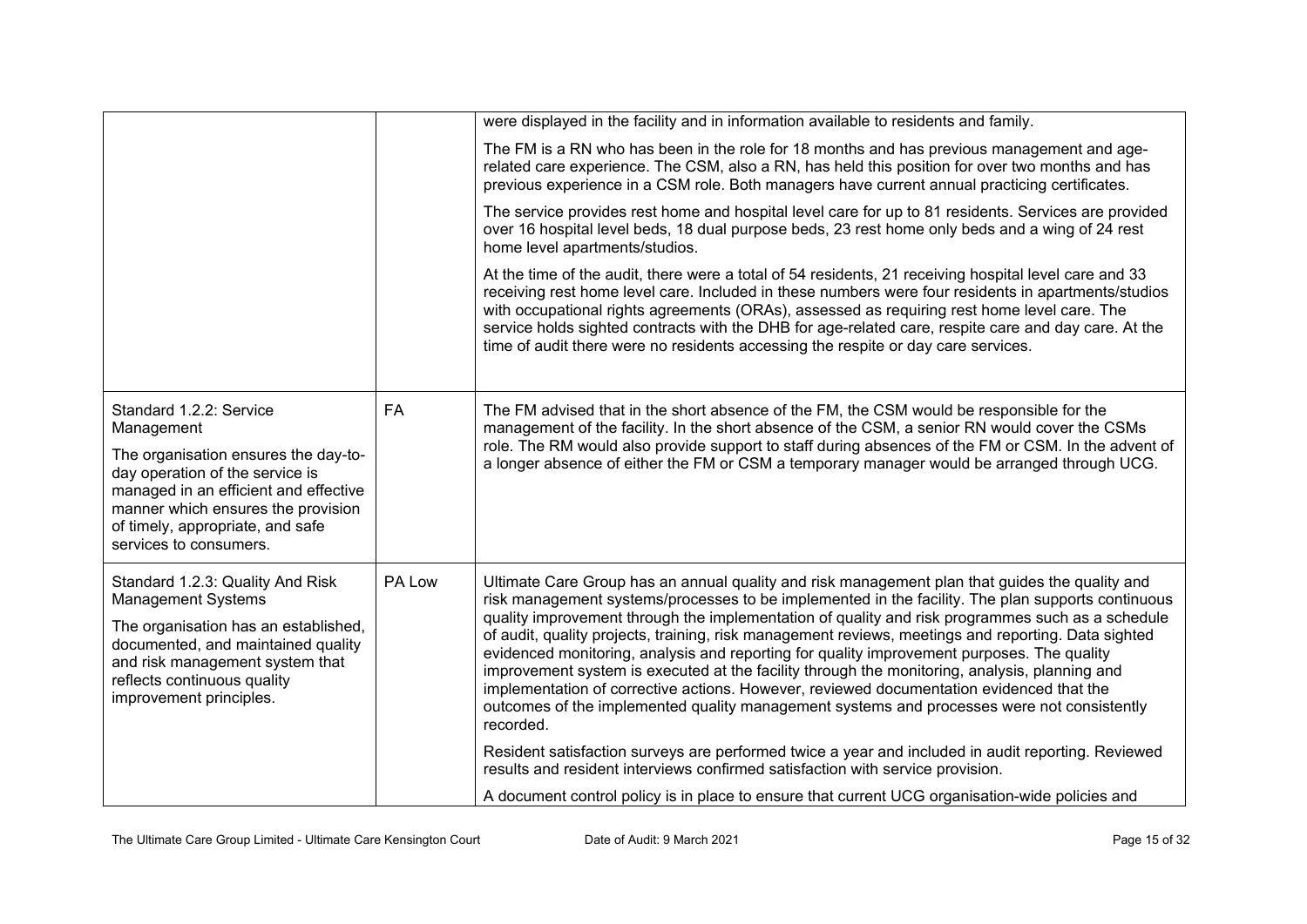|                                                                                                                                                                                                     |        | procedures are regularly reviewed and accessible.                                                                                                                                                                                                                                                                                                                                                                                                                                                                                                                                                                                                                                                                                                                             |
|-----------------------------------------------------------------------------------------------------------------------------------------------------------------------------------------------------|--------|-------------------------------------------------------------------------------------------------------------------------------------------------------------------------------------------------------------------------------------------------------------------------------------------------------------------------------------------------------------------------------------------------------------------------------------------------------------------------------------------------------------------------------------------------------------------------------------------------------------------------------------------------------------------------------------------------------------------------------------------------------------------------------|
|                                                                                                                                                                                                     |        | The organisation has a risk management programme in place that records risks, severity, and<br>mitigation in clinical, environment, human resource and other areas specific to the facility. Health and<br>safety policies and procedures are documented along with a current hazard register. Health and<br>safety outcomes are monitored as part of the annual internal audit programme, events are discussed<br>at health and safety meetings. Staff interviews advised that they are encouraged to report hazards<br>immediately and there was documented evidence that identified hazards are addressed promptly<br>and risks minimised.                                                                                                                                 |
| Standard 1.2.4: Adverse Event<br>Reporting<br>All adverse, unplanned, or untoward                                                                                                                   | FA     | Managers interviewed described awareness of their responsibilities in relation to essential<br>notification and incident reporting. Notifications to HealthCERT under Section 31 were noted for the<br>appointment of the FM, acting CSMs and the new CSM.                                                                                                                                                                                                                                                                                                                                                                                                                                                                                                                    |
| events are systematically recorded<br>by the service and reported to<br>affected consumers and where<br>appropriate their family/whānau of<br>choice in an open manner.                             |        | There is an electronic system to record resident clinical incidents/accidents. Review of incident<br>records indicated that whenever possible, family or emergency contacts are informed of<br>unanticipated events and changes in a resident's clinical condition. Staff interviewed confirmed that<br>clinical incidents/accidents are notified to the RN in charge in a timely manner. The general<br>practitioner (GP) is notified when required. Clinical incidents/accidents reviewed evidenced<br>documentation by staff and evaluation by the CSM (refer to 1.2.3.8). Associated progress notes<br>recorded the detailed interventions commenced. Neurological observations were completed for<br>unwitnessed falls and suspected head injuries as per best practice. |
|                                                                                                                                                                                                     |        | Regular review, analysis and reporting on recorded incidents provides information that informs<br>quality management decisions for the facility.                                                                                                                                                                                                                                                                                                                                                                                                                                                                                                                                                                                                                              |
| Standard 1.2.7: Human Resource<br>Management<br>Human resource management<br>processes are conducted in<br>accordance with good employment<br>practice and meet the requirements<br>of legislation. | PA Low | Human resources documented processes adhere to the principles of good employment practice and<br>the Employment Relations Act 2000. Review of staff records confirmed the organisation's policy is<br>consistently implemented and records are maintained. The recruitment processes include: police<br>vetting, reference checking and a signed contract agreement with a job description. Current<br>practicing certificates were sighted for all staff and contractors who require these to practice.<br>Personnel involved in driving the van held current driver licences. Non-clinical staff include<br>household and laundry personnel, a maintenance person, a part-time gardener, and kitchen staff.                                                                 |
|                                                                                                                                                                                                     |        | There is a documented and implemented orientation programme. There was recorded evidence of<br>staff receiving an orientation specific to their roles with a generic induction component. Staff<br>interviews confirmed completing this and stated that it was appropriate to their role.                                                                                                                                                                                                                                                                                                                                                                                                                                                                                     |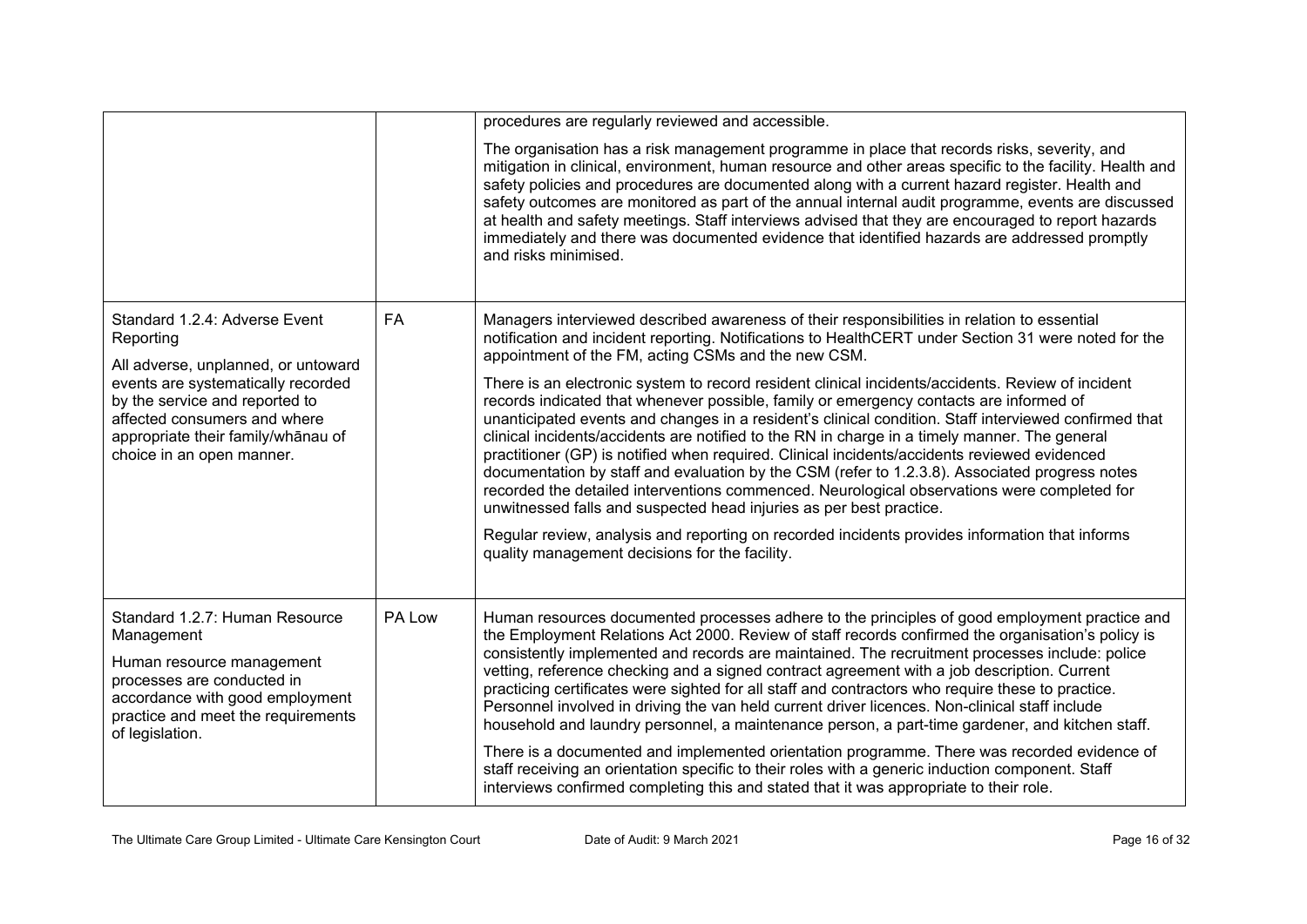|                                                                                                                                                                                                        |           | There is an implemented annual training programme. Staff competencies and education scheduled<br>are relevant to the needs of aged-care residents, including those receiving hospital level care.<br>However annual performance appraisals were overdue.                                                                                                                                                                                                                                                                                                                                                                                                                                                                                                                                                                                                                                                                                                                                                                                                                                                                                                                                                                                                                                                                                                                                                                                                                                                                                                                            |
|--------------------------------------------------------------------------------------------------------------------------------------------------------------------------------------------------------|-----------|-------------------------------------------------------------------------------------------------------------------------------------------------------------------------------------------------------------------------------------------------------------------------------------------------------------------------------------------------------------------------------------------------------------------------------------------------------------------------------------------------------------------------------------------------------------------------------------------------------------------------------------------------------------------------------------------------------------------------------------------------------------------------------------------------------------------------------------------------------------------------------------------------------------------------------------------------------------------------------------------------------------------------------------------------------------------------------------------------------------------------------------------------------------------------------------------------------------------------------------------------------------------------------------------------------------------------------------------------------------------------------------------------------------------------------------------------------------------------------------------------------------------------------------------------------------------------------------|
|                                                                                                                                                                                                        |           | Seven of eight RNs are interRAI trained and one is in the process of training. Health care assistants<br>(HCA) complete Careerforce training or an equivalent.                                                                                                                                                                                                                                                                                                                                                                                                                                                                                                                                                                                                                                                                                                                                                                                                                                                                                                                                                                                                                                                                                                                                                                                                                                                                                                                                                                                                                      |
| Standard 1.2.8: Service Provider<br>Availability<br>Consumers receive timely,<br>appropriate, and safe service from<br>suitably qualified/skilled and/or<br>experienced service providers.             | <b>FA</b> | Duty rosters are completed by the FM and administrator and are guided by a documented base<br>roster. The FM explained that rostering was based on the occupancy in the facility; the level of<br>acuity; the skill mix and experience of staff; and the daily workload. The rosters sighted meet the<br>age-related residential care services agreement requirements.<br>The facility aims to have two RNs on the roster to cover the morning and afternoon shifts and one<br>RN on duty at night across the facility. A sample of rosters established that RN cover is ensured 24/7<br>and unplanned staff absences are filled in by part-time staff. There have been instances (between<br>one and up to two shifts per week) over the previous four rosters where there has been only one RN<br>on the roster on a morning or an afternoon shift. In these instances, an additional senior, medication<br>competent HCA has been rostered on to support the RN. Across the facility there are eight HCAs,<br>with a mix of long and short shifts rostered in the morning and afternoon shifts and two at night,<br>seven days per week. There are two nurses' stations. When there is one RN on duty, the RN is<br>based in the nursing station in the hospital wing. The four residents with ORA in the<br>apartments/studios are situated near to, and easily assessable from, the rest home wing.<br>The FM and CSM are rostered on call 24/7 to support the facility after hours.<br>Residents interviewed stated they were satisfied with level of care provided by staff. |
| Standard 1.2.9: Consumer<br><b>Information Management Systems</b><br>Consumer information is uniquely<br>identifiable, accurately recorded,<br>current, confidential, and accessible<br>when required. | FA        | Residents' records and medication charts are managed electronically. Residents' information,<br>including progress notes, are entered into the resident's record in an accurate and timely manner.<br>The name and designation of the person making the entry is identifiable. Residents' progress notes<br>are completed every shift, detailing resident's response to service provision.<br>There are policies and procedures in place to ensure the privacy and confidentiality of resident<br>information. Staff interviews confirmed an awareness of their obligations to maintain the<br>confidentiality of resident information. Resident care and support information can be accessed in a<br>timely manner and is protected from unauthorised access. Electronic password protection and any<br>hard copy information is locked away when not in use. Documentation containing sensitive resident<br>information is not displayed in a way that could be viewed by other residents or members of the                                                                                                                                                                                                                                                                                                                                                                                                                                                                                                                                                                       |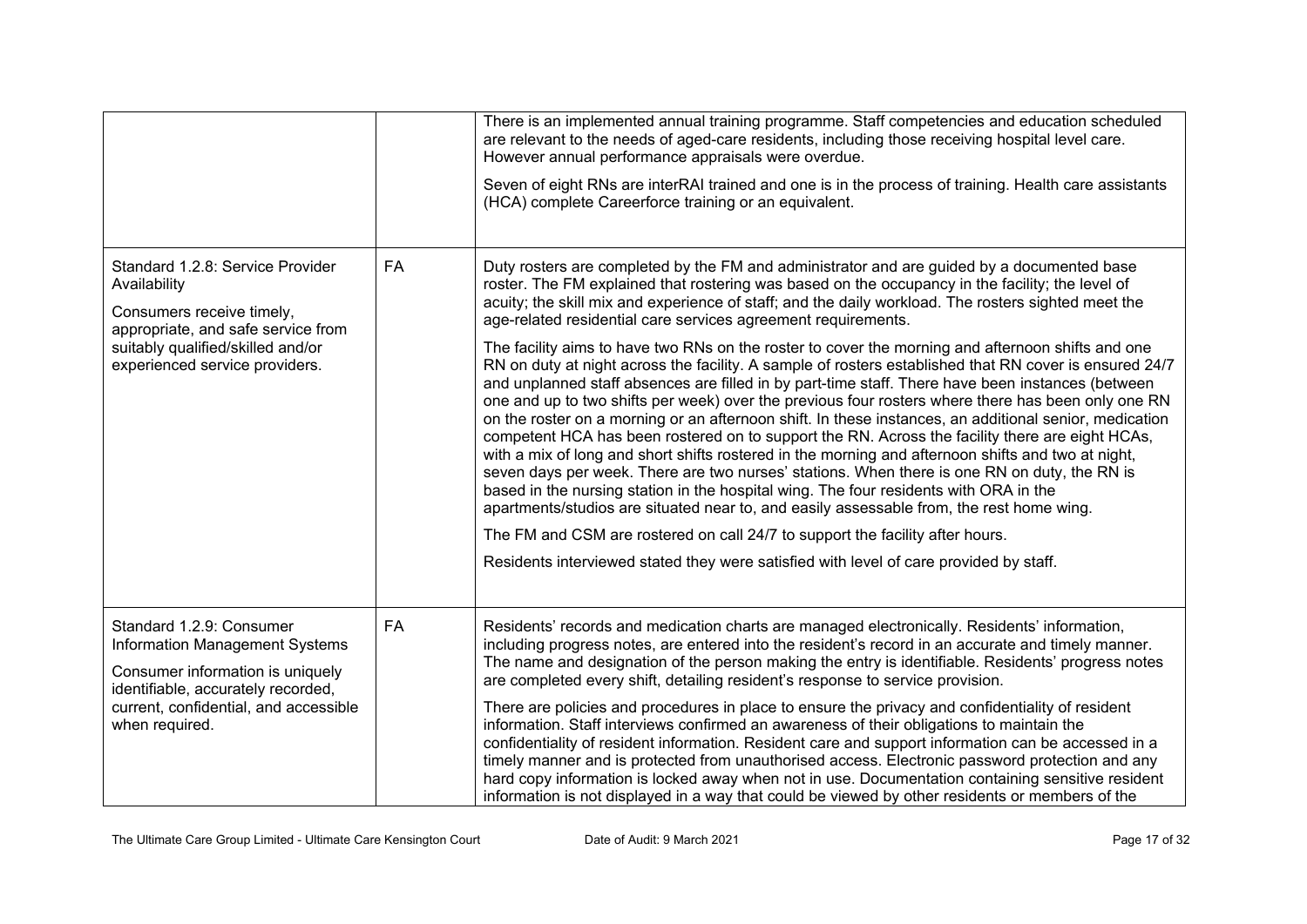|                                                                                                                                                                                                            |                | public.                                                                                                                                                                                                                                                                                                                                                                                                                                                                                                                                      |
|------------------------------------------------------------------------------------------------------------------------------------------------------------------------------------------------------------|----------------|----------------------------------------------------------------------------------------------------------------------------------------------------------------------------------------------------------------------------------------------------------------------------------------------------------------------------------------------------------------------------------------------------------------------------------------------------------------------------------------------------------------------------------------------|
|                                                                                                                                                                                                            |                | Each resident's information is maintained in an individual, uniquely identifiable record. Records<br>include information obtained on admission, with input from the resident's family and resident where<br>applicable.                                                                                                                                                                                                                                                                                                                      |
|                                                                                                                                                                                                            |                | The clinical records are integrated, including information such as medical notes, assessment<br>information and reports from other health professionals.                                                                                                                                                                                                                                                                                                                                                                                     |
| Standard 1.3.1: Entry To Services<br>Consumers' entry into services is<br>facilitated in a competent, equitable,<br>timely, and respectful manner, when<br>their need for services has been<br>identified. | <b>FA</b>      | Needs Assessment and Service Coordination (NASC) assessments are completed for entry to the<br>service. The service communicates with needs assessors and other appropriate agencies prior to the<br>resident's admission regarding the resident's level of care requirements. Review of residents' files<br>confirmed entry to service processes are implemented, ensuring compliance with entry criteria.<br>Interviews with residents and review of records confirmed the admission process was completed by<br>staff in a timely manner. |
|                                                                                                                                                                                                            |                | Residents and family interviewed stated they were satisfied with the admission process and the<br>information that had been made available to them on admission. Files reviewed contained completed<br>demographic detail, assessments and signed admission agreements in accordance with contractual<br>requirements.                                                                                                                                                                                                                       |
| Standard 1.3.10: Transition, Exit,                                                                                                                                                                         | <b>FA</b>      | Transition, exit, discharge or transfer is managed in a planned and coordinated manner.                                                                                                                                                                                                                                                                                                                                                                                                                                                      |
| Discharge, Or Transfer<br>Consumers experience a planned                                                                                                                                                   |                | Interviews with RNs and review of residents' files confirmed there is open communication between<br>services, the resident, and the family/whanau. Relevant information is documented and                                                                                                                                                                                                                                                                                                                                                    |
| and coordinated transition, exit,<br>discharge, or transfer from services.                                                                                                                                 |                | communicated to health providers. A transfer form accompanies residents when a patient is moved<br>to another service or facility. Follow-up occurs to check that the resident is settled.                                                                                                                                                                                                                                                                                                                                                   |
| Standard 1.3.12: Medicine<br>Management                                                                                                                                                                    | PA<br>Moderate | A current medication management policy identifies all aspects of medicine management in line with<br>the relevant legislation and guidelines to guide practice.                                                                                                                                                                                                                                                                                                                                                                              |
| Consumers receive medicines in a<br>safe and timely manner that<br>complies with current legislative<br>requirements and safe practice<br>guidelines.                                                      |                | A safe system for medicine management using an electronic system was observed on the day of<br>audit. Prescribing practices in line with legislation, protocols and guidelines were observed. The<br>required three-monthly reviews by the GP were recorded electronically. Resident allergies and<br>sensitivities were documented on the electronic medication chart.                                                                                                                                                                      |
|                                                                                                                                                                                                            |                | The service uses pharmacy pre-packaged medicines. All stock medications sighted were within                                                                                                                                                                                                                                                                                                                                                                                                                                                  |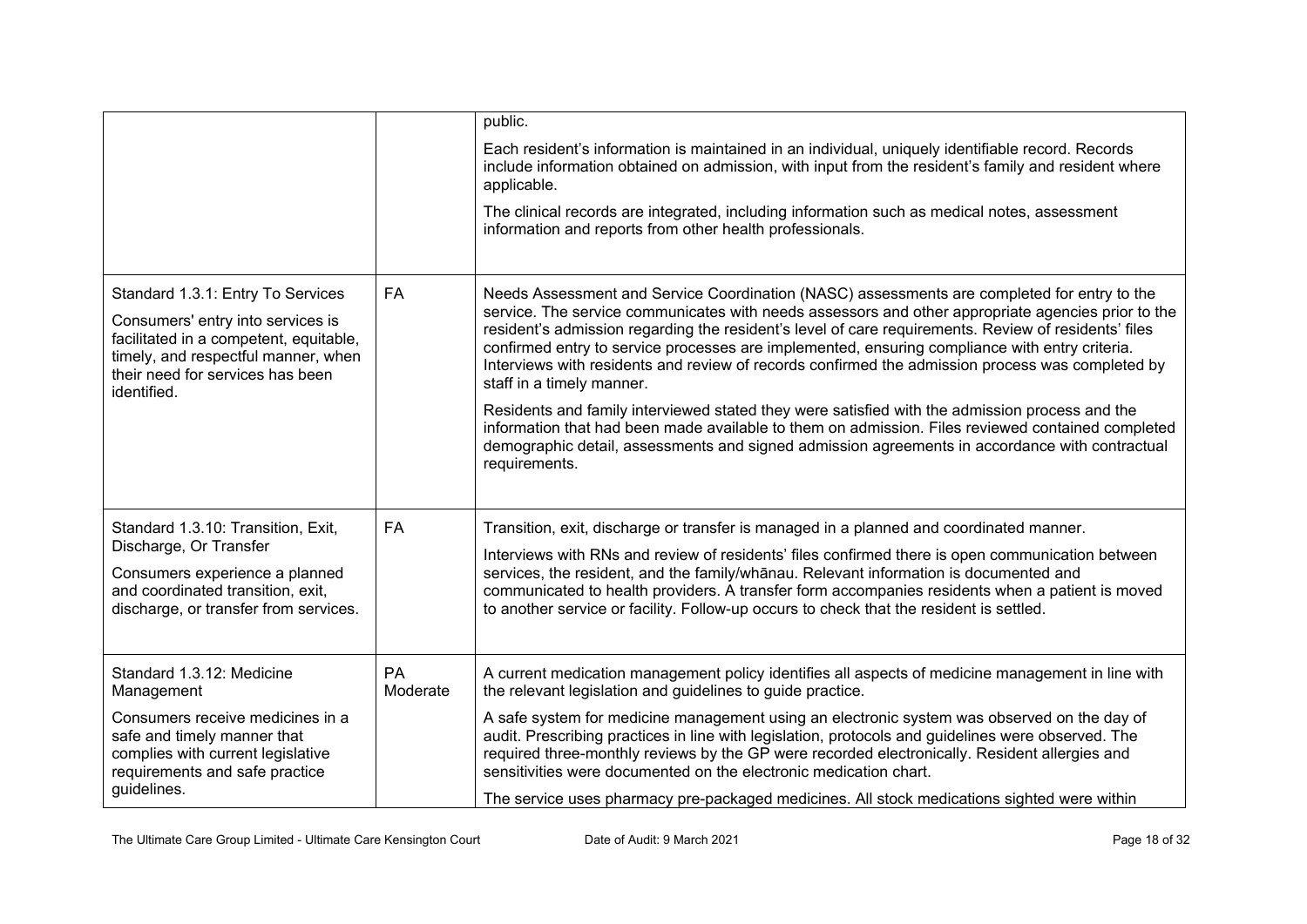|                                                                                                                                                                                                      |    | current use by dates. A system is in place for returning expired or unwanted medication to the<br>contracted pharmacy. There are no standing orders used at the facility. However, medications<br>delivered by the pharmacy were not consistently checked against the medication chart prior to<br>administration.                                                                                                                                                                                                            |
|------------------------------------------------------------------------------------------------------------------------------------------------------------------------------------------------------|----|-------------------------------------------------------------------------------------------------------------------------------------------------------------------------------------------------------------------------------------------------------------------------------------------------------------------------------------------------------------------------------------------------------------------------------------------------------------------------------------------------------------------------------|
|                                                                                                                                                                                                      |    | Review of the medication fridge evidenced that the service does not store or hold vaccines. The<br>medication refrigerator and medication room temperatures are monitored daily.                                                                                                                                                                                                                                                                                                                                              |
|                                                                                                                                                                                                      |    | Medications are stored securely in accordance with requirements. Medications are checked by two<br>staff for accuracy in administration when required. Weekly checks and six-monthly stocktakes of<br>medications are conducted in line with policy and legislation.                                                                                                                                                                                                                                                          |
|                                                                                                                                                                                                      |    | The staff observed administering medication demonstrated understanding of their roles and<br>responsibilities related to each stage of medication management and complied with the medicine<br>administration policies and procedures. The RNs oversee the use of all pro re nata (PRN) medicines.<br>Documentation made regarding PRN effectiveness on the electronic medication record and in the<br>progress notes was sighted. Current medication competencies were evident in staff files.                               |
|                                                                                                                                                                                                      |    | There were three residents self-administering medication during the on-site audit. Safe storage was<br>provided. However, competency assessment by the GP and recording of PRN usage by residents<br>self-administering medication was inconsistent.                                                                                                                                                                                                                                                                          |
| Standard 1.3.13: Nutrition, Safe<br>Food, And Fluid Management<br>A consumer's individual food, fluids<br>and nutritional needs are met where<br>this service is a component of<br>service delivery. | FA | All meals are prepared on site and served in the dining rooms or in the resident rooms if requested.<br>The seasonal menu has been reviewed by a dietitian, with the summer menu implemented at the<br>time of audit. The food control plan is current.                                                                                                                                                                                                                                                                       |
|                                                                                                                                                                                                      |    | Food temperatures are monitored appropriately and recorded. The kitchen staff have relevant food<br>hygiene and infection control training. The kitchen was observed to be clean, and the cleaning<br>schedules sighted.                                                                                                                                                                                                                                                                                                      |
|                                                                                                                                                                                                      |    | A nutritional assessment is undertaken for each resident on admission by the RN to identify the<br>residents' dietary requirements and preferences. The dietary profiles are communicated to the<br>kitchen staff and updated when a resident's dietary needs change, and six-monthly when residents'<br>dietary profiles are reviewed. Diets are modified as needed and the cook interviewed confirmed<br>awareness of the dietary needs, likes and dislikes of residents. These are accommodated in daily<br>meal planning. |
|                                                                                                                                                                                                      |    | Residents were observed to be given time to eat their meal and assistance was provided when<br>necessary. Residents and family interviewed stated that they were satisfied with the meals provided.                                                                                                                                                                                                                                                                                                                           |
|                                                                                                                                                                                                      |    | All aspects of food procurement, production, preparation, storage, delivery and disposal sighted at                                                                                                                                                                                                                                                                                                                                                                                                                           |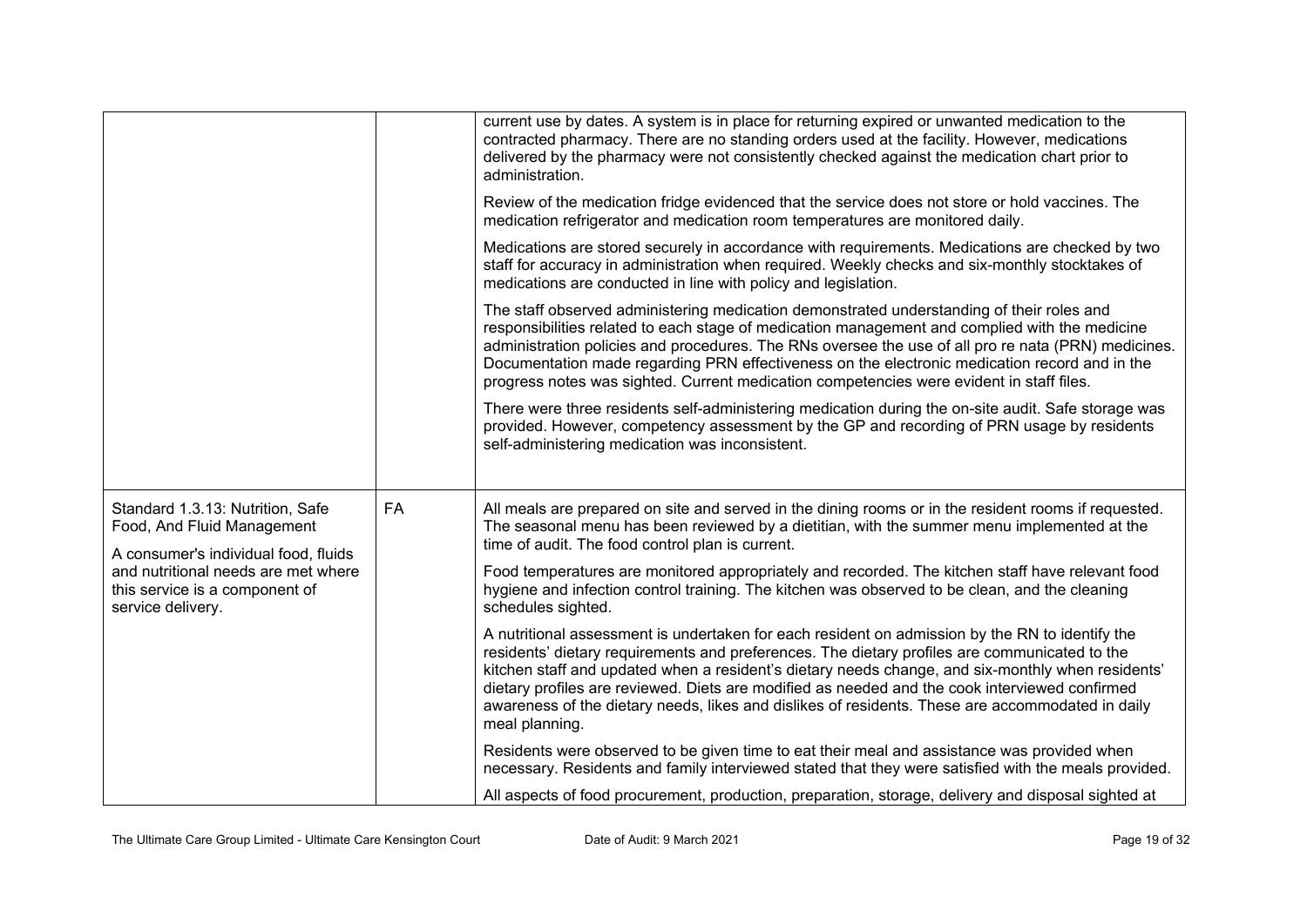|                                                                                                                                                                                                                                          |    | the time of the audit complied with current legislation and guidelines. The cook is responsible for<br>purchasing the food to meet the requirements of the menu plans. Food is stored appropriately in<br>fridges, a freezer and a cool store. Temperatures of fridges and the freezer are monitored and<br>recorded daily. Dry food supplies are stored in the pantry and rotation of stock occurs. All dry stock<br>containers are labelled and dated.                                                                                                                                                                                                                                                                                                                                                                                                                                           |
|------------------------------------------------------------------------------------------------------------------------------------------------------------------------------------------------------------------------------------------|----|----------------------------------------------------------------------------------------------------------------------------------------------------------------------------------------------------------------------------------------------------------------------------------------------------------------------------------------------------------------------------------------------------------------------------------------------------------------------------------------------------------------------------------------------------------------------------------------------------------------------------------------------------------------------------------------------------------------------------------------------------------------------------------------------------------------------------------------------------------------------------------------------------|
| Standard 1.3.2: Declining<br>Referral/Entry To Services<br>Where referral/entry to the service is<br>declined, the immediate risk to the<br>consumer and/or their family/whānau<br>is managed by the organisation,<br>where appropriate. | FA | The service has a process in place if access is declined. When residents are declined access to the<br>service, residents and their family/whanau, the referring agency and GP are informed of the decline<br>to entry. The resident would be declined entry if care requirements are not within the scope of the<br>service or if a bed is not available.                                                                                                                                                                                                                                                                                                                                                                                                                                                                                                                                         |
| Standard 1.3.4: Assessment<br>Consumers' needs, support<br>requirements, and preferences are<br>gathered and recorded in a timely<br>manner.                                                                                             | FA | The initial nursing assessments which include dietary needs, pressure injury, falls risk and<br>continence needs are completed within 24 hours of admission. The initial care plan guides care for<br>the first three weeks (refer to 1.3.3.3). Registered nurses complete the interRAI assessment within<br>the required timeframes. The long-term care plan is based on the interRAI assessment outcomes.<br>Assessments are recorded, reflecting data from a range of sources, including: the resident;<br>family/whanau; the GP/NP and specialists.<br>Policies and protocols are in place to ensure continuity of service delivery. Interviews with residents<br>and family confirmed their involvement in the assessments, care planning, review, treatment, and<br>evaluation of care.<br>All residents have current interRAI assessments completed by a trained interRAI assessor on site. |
| Standard 1.3.5: Planning<br>Consumers' service delivery plans<br>are consumer focused, integrated,<br>and promote continuity of service<br>delivery.                                                                                     | FA | Long-term care plans are developed with resident and family/whanau involvement. All residents' files<br>sampled had an individualised long-term care plan (refer to 1.3.3.3). Long-term care plans describe<br>interventions in detail to meet residents' assessed needs. Short-term care plans are developed for<br>the management of acute problems.<br>Review of resident files in the electronic system showed service integration with clinical records,<br>activities notes, and medical and allied health professionals' reports and letters. Interviews with<br>residents confirmed that they have input into their care planning and reviews, and that the care<br>provided meets their needs.                                                                                                                                                                                            |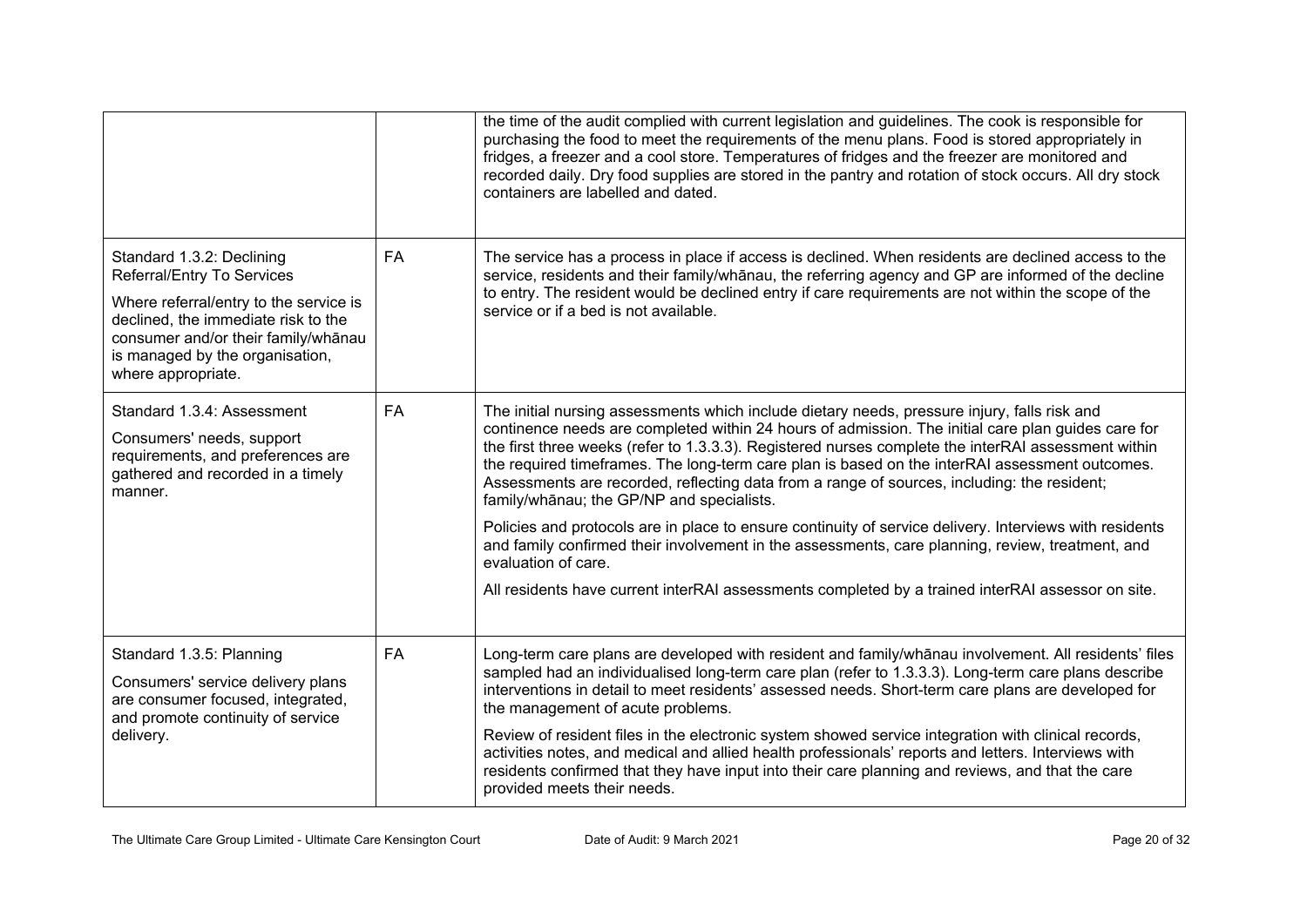| Standard 1.3.6: Service<br>Delivery/Interventions<br>Consumers receive adequate and                                                                                                  | FA        | Long-term care plans are completed by RNs and based on assessed needs, desired outcomes and<br>goals of residents. Care planning includes specific interventions for long-term problems. Short-term<br>care plans are in place for acute problems, for example infections.                                                                                                                                                                                                                                                                      |
|--------------------------------------------------------------------------------------------------------------------------------------------------------------------------------------|-----------|-------------------------------------------------------------------------------------------------------------------------------------------------------------------------------------------------------------------------------------------------------------------------------------------------------------------------------------------------------------------------------------------------------------------------------------------------------------------------------------------------------------------------------------------------|
| appropriate services in order to meet<br>their assessed needs and desired<br>outcomes.                                                                                               |           | The GP/NP documentation and records reviewed were current. The NP interviewed verified that<br>medical orders are followed, and care is of a high standard. A range of equipment and resources<br>were available, suited to the levels of care provided and in accordance with resident's needs.                                                                                                                                                                                                                                                |
|                                                                                                                                                                                      |           | Staff interviews confirmed they are familiar with the needs of all residents in the facility and that they<br>have access to the supplies and products they require to meet those needs. There is evidence of<br>wound care products available at the facility. The review of the wound care plans evidenced wounds<br>are assessed in a timely manner and reviewed at appropriate intervals. Photos were recorded and<br>measurements taken where this was required. Where wounds required additional specialist input,<br>this was initiated. |
|                                                                                                                                                                                      |           | Monthly observations such as weight and blood pressure are completed and are up to date.<br>Continence products are available and residents' files included urinary continence assessments,<br>bowel management and continence products identified for day use, night use and other<br>management.                                                                                                                                                                                                                                              |
|                                                                                                                                                                                      |           | The nursing progress notes are recorded and maintained. Family communication is recorded in the<br>progress notes. Interviews with residents and family confirmed that care and treatment met<br>residents' needs.                                                                                                                                                                                                                                                                                                                              |
| Standard 1.3.7: Planned Activities                                                                                                                                                   | <b>FA</b> | The residents' activities programme is implemented by a diversional therapist who is assisted by an                                                                                                                                                                                                                                                                                                                                                                                                                                             |
| Where specified as part of the<br>service delivery plan for a consumer,<br>activity requirements are appropriate<br>to their needs, age, culture, and the<br>setting of the service. |           | activities coordinator. Activities for residents are provided 5 days a week, Monday to Friday 8:30am<br>to 4:30pm. On weekends, a range of activities are made available for residents, staff and family to<br>access. The activities programme is displayed on the resident noticeboards. The activities<br>programme provides variety in the content and incorporate education, leisure, cultural, spiritual and<br>community events.                                                                                                         |
|                                                                                                                                                                                      |           | The residents' activities assessments are completed following the residents' admission to the facility<br>in conjunction with the admitting RN. Information on the residents' interests, family/whānau and<br>previous occupations is gathered during the interview with the resident and their family and<br>documented. The residents' activity needs are reviewed six-monthly at the same time the care plans<br>are reviewed and are part of the formal six-monthly multidisciplinary review process.                                       |
|                                                                                                                                                                                      |           | The residents and family member reported satisfaction with the activities provided. Over the course                                                                                                                                                                                                                                                                                                                                                                                                                                             |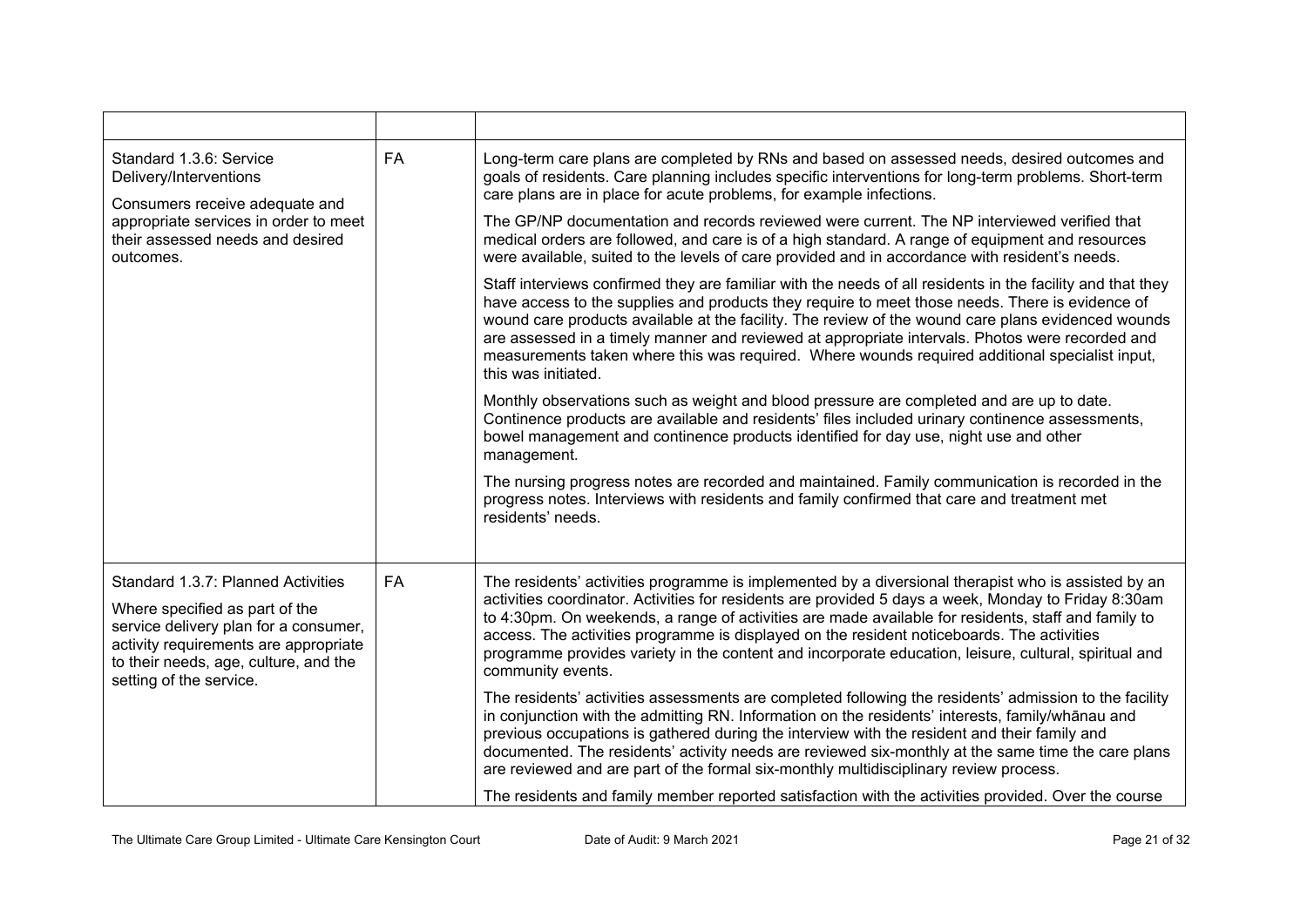|                                                                                                                                                                                                                                                                                           |    | of the audit residents were observed engaging in a variety of activities.                                                                                                                                                                                                                                                                                                                                                                                                                                                                                                                                                                                                                                                                                                                                                                                                                                                                                                                                    |
|-------------------------------------------------------------------------------------------------------------------------------------------------------------------------------------------------------------------------------------------------------------------------------------------|----|--------------------------------------------------------------------------------------------------------------------------------------------------------------------------------------------------------------------------------------------------------------------------------------------------------------------------------------------------------------------------------------------------------------------------------------------------------------------------------------------------------------------------------------------------------------------------------------------------------------------------------------------------------------------------------------------------------------------------------------------------------------------------------------------------------------------------------------------------------------------------------------------------------------------------------------------------------------------------------------------------------------|
| Standard 1.3.8: Evaluation<br>Consumers' service delivery plans<br>are evaluated in a comprehensive<br>and timely manner.                                                                                                                                                                 | FA | Resident care is evaluated on each shift and reported at handover and in the progress notes. If any<br>change is noted, it is reported to the RN.<br>Long-term care plans are evaluated every six months in conjunction with the interRAI re-<br>assessments or if there is a change in the resident's condition. Evaluations are documented by the<br>RN. The evaluations include the degree of achievement towards meeting the desired goals and<br>outcomes.<br>Residents and family interviewed confirmed involvement in the evaluation process and any resulting<br>changes.                                                                                                                                                                                                                                                                                                                                                                                                                            |
| Standard 1.3.9: Referral To Other<br><b>Health And Disability Services</b><br>(Internal And External)<br>Consumer support for access or<br>referral to other health and/or<br>disability service providers is<br>appropriately facilitated, or provided<br>to meet consumer choice/needs. | FA | The service facilitates access to other medical and non-medical services. Where needed, referrals<br>are sent to ensure other health services, including specialist care is provided for the resident.<br>Referral forms and documentation are maintained on resident files. Referrals are regularly followed<br>up. Communication records reviewed in the residents' files, confirmed family/whānau are kept<br>informed of the referral process.                                                                                                                                                                                                                                                                                                                                                                                                                                                                                                                                                           |
| Standard 1.4.1: Management Of<br>Waste And Hazardous Substances<br>Consumers, visitors, and service<br>providers are protected from harm as<br>a result of exposure to waste,<br>infectious or hazardous substances,<br>generated during service delivery.                                | FA | The facility implements UCG waste and hazardous management policies that conform to legislative<br>and local council requirements. Policies include but are not limited to: considerations of staff<br>orientation and education; incident/accident and hazards reporting; use of personnel protective<br>equipment (PPE); and disposal of general, infectious and hazardous waste.<br>Current material safety data posters are available and accessible to staff in relevant places in the<br>facility, such as the sluice room. Staff complete a chemical safety training module on orientation.<br>Staff receive training and education in waste management and infection control as a component of<br>continuous education.<br>Interviews and observations confirmed that there is enough PPE and equipment provided to protect<br>staff, residents and visitors from risks of cross-contamination. Interviews and observations confirmed<br>that the use of PPE is appropriate to the recognised risks. |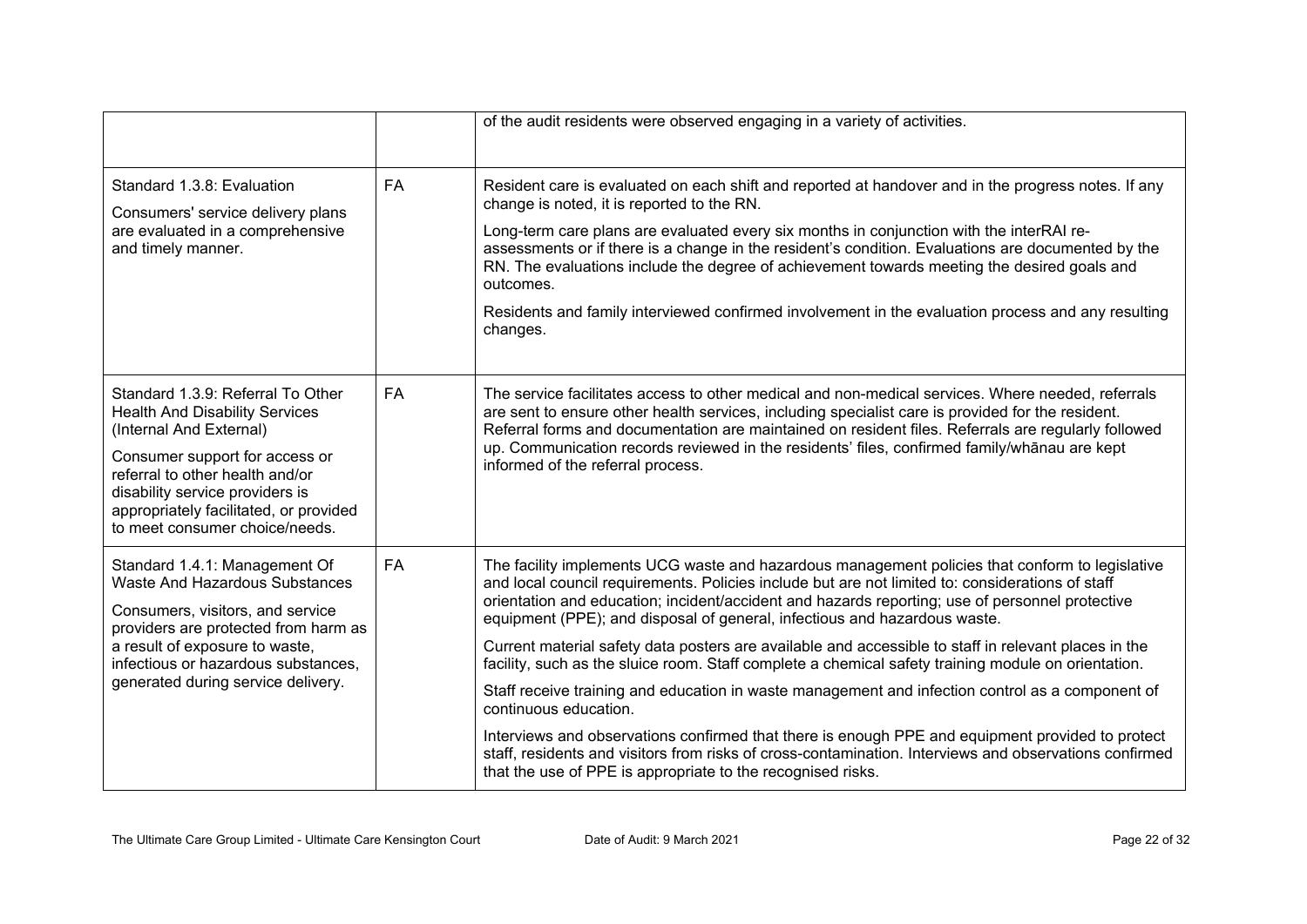| Standard 1.4.2: Facility<br>Specifications                                                                                                                                                                                         | FA | A current building warrant of fitness was displayed in the entrance to the facility. Buildings, plant, and<br>equipment comply with relevant legislation.                                                                                                                                                                                                                                                                                                                                                                                                                                                                                                                                                                                                                                 |
|------------------------------------------------------------------------------------------------------------------------------------------------------------------------------------------------------------------------------------|----|-------------------------------------------------------------------------------------------------------------------------------------------------------------------------------------------------------------------------------------------------------------------------------------------------------------------------------------------------------------------------------------------------------------------------------------------------------------------------------------------------------------------------------------------------------------------------------------------------------------------------------------------------------------------------------------------------------------------------------------------------------------------------------------------|
| Consumers are provided with an<br>appropriate, accessible physical<br>environment and facilities that are fit<br>for their purpose.                                                                                                |    | A preventative and reactive maintenance schedule is implemented. This includes monthly<br>maintenance checks of all areas and specified equipment such as hoists. Staff identify maintenance<br>issues on an electronic system. This information is reviewed daily, or more frequently, by the<br>maintenance person and attended to as required. Interviews confirmed staff awareness of the<br>process for maintenance requests and that repairs were conducted in a timely manner.                                                                                                                                                                                                                                                                                                     |
|                                                                                                                                                                                                                                    |    | Interviews with staff and visual inspection confirmed there is adequate equipment available to<br>support care. The facility has an up to date annual test and tag programme. Evidence of checking<br>and calibration of biomedical equipment, such as hoists was sighted. There is a system to ensure<br>that the facility van that is used for residents' outings is routinely maintained. Inspection confirmed<br>that the van has a current registration, warrant of fitness, first aid kit, fire extinguisher and functioning<br>hoist. Hot water temperatures are assayed monthly. A review of temperature assays and interview<br>with the maintenance person confirmed that where hot water temperatures are outside the<br>recommended safe range, action is taken by a plumber. |
|                                                                                                                                                                                                                                    |    | All resident areas can be accessed with mobility aides. All external courtyards and decked areas<br>have outdoor seating and shade and can be accessed freely by residents and their visitors, including<br>by residents who need mobility assistance.                                                                                                                                                                                                                                                                                                                                                                                                                                                                                                                                    |
| Standard 1.4.3: Toilet, Shower, And<br><b>Bathing Facilities</b>                                                                                                                                                                   | FA | There are adequate numbers of accessible showers, hand basins and toilets throughout the facility,<br>with a combination of ensuites, communal toilet/bathing facilities and visitors' toilets.                                                                                                                                                                                                                                                                                                                                                                                                                                                                                                                                                                                           |
| Consumers are provided with<br>adequate toilet/shower/bathing<br>facilities. Consumers are assured<br>privacy when attending to personal<br>hygiene requirements or receiving<br>assistance with personal hygiene<br>requirements. |    | Communal toilets have a system to indicate vacancy and have disability access. Visitors' toilets and<br>residents' toilets are located close to communal areas. All shower and toilet facilities have call bells;<br>enough room; approved handrails; and equipment to promote mobility and independence.                                                                                                                                                                                                                                                                                                                                                                                                                                                                                 |
| Standard 1.4.4: Personal Space/Bed<br>Areas<br>Consumers are provided with                                                                                                                                                         | FA | Residents have their own room, and each provides space for residents to mobilise with mobility aids<br>and assistance. There are 23 rooms used for rest home only residents. All hospital and dual purpose<br>rooms have space to accommodate the use of a hoist. Observations and interviews with residents<br>confirmed that there was enough space to accommodate: personal items; furniture; equipment and                                                                                                                                                                                                                                                                                                                                                                            |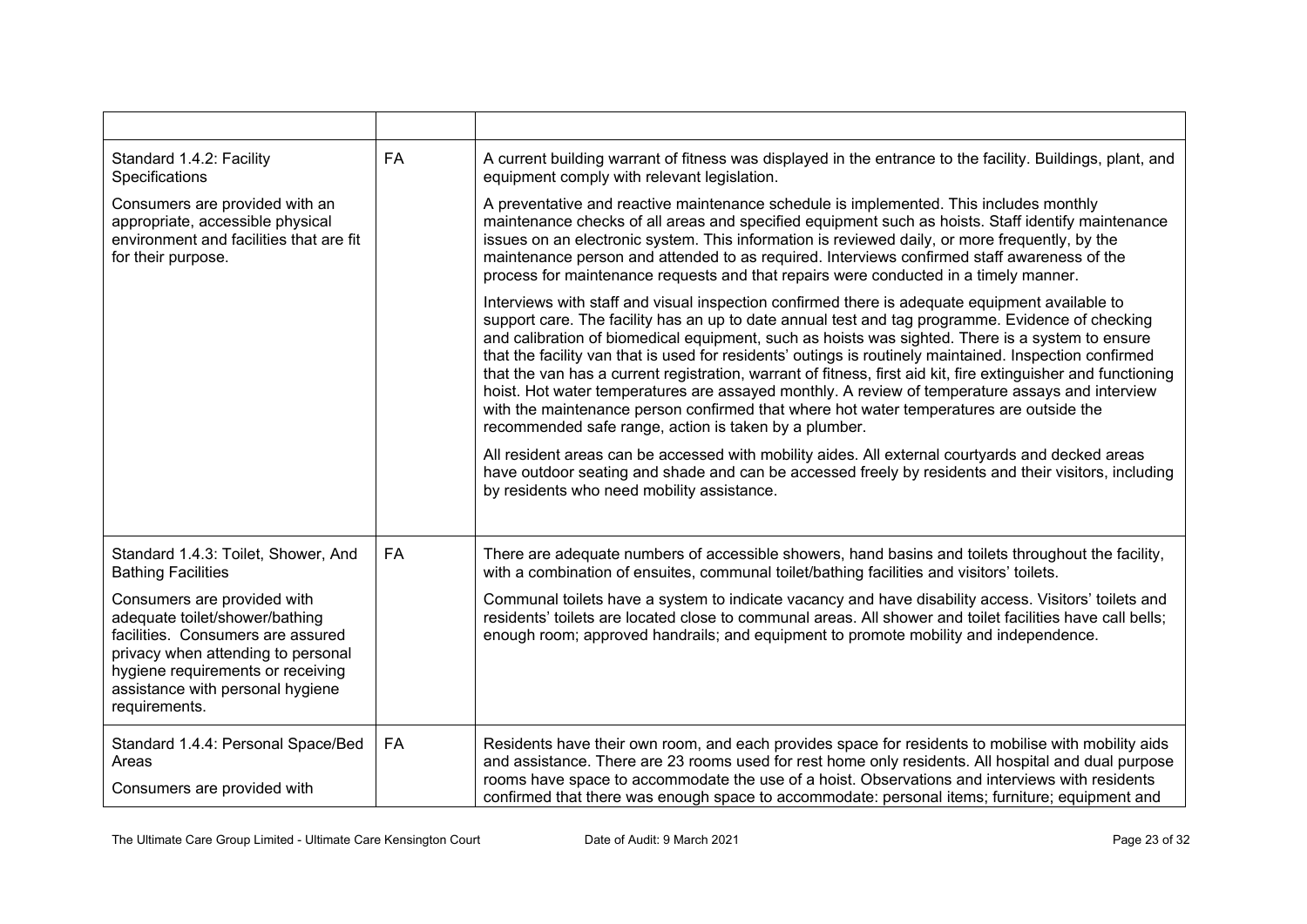| adequate personal space/bed areas<br>appropriate to the consumer group                                                                                                                                                             |           | assisting staff as required.<br>Residents and their family can personalise the resident's room.                                                                                                                                                                                                                                                                                                                                                                                                                                                                                                                                                                                                                                                                                                                         |  |  |
|------------------------------------------------------------------------------------------------------------------------------------------------------------------------------------------------------------------------------------|-----------|-------------------------------------------------------------------------------------------------------------------------------------------------------------------------------------------------------------------------------------------------------------------------------------------------------------------------------------------------------------------------------------------------------------------------------------------------------------------------------------------------------------------------------------------------------------------------------------------------------------------------------------------------------------------------------------------------------------------------------------------------------------------------------------------------------------------------|--|--|
| and setting.                                                                                                                                                                                                                       |           | There are designated areas within the facility to store equipment such as wheelchairs, walking<br>frames, commodes and hoists.                                                                                                                                                                                                                                                                                                                                                                                                                                                                                                                                                                                                                                                                                          |  |  |
| Standard 1.4.5: Communal Areas<br>For Entertainment, Recreation, And<br>Dining<br>Consumers are provided with safe,<br>adequate, age appropriate, and<br>accessible areas to meet their<br>relaxation, activity, and dining needs. | <b>FA</b> | There is a dining room lounge at each end of the facility and a central kitchen. There are a number of<br>small nooks with seating and areas available for residents to access with their visitors for privacy, if<br>they wish. All internal communal areas have seating and external views. Areas can be easily<br>accessed by residents, family and staff. Observation and interviews with residents and family<br>confirmed that residents can move freely around the facility and that the accommodation meets<br>residents' needs.<br>There are areas in each wing, including lounge areas, that are used for activities.<br>Most residents were observed to have their meals with other residents in the communal dining rooms<br>but can have their meal in their own room if they wish.                        |  |  |
| <b>FA</b><br>Standard 1.4.6: Cleaning And<br><b>Laundry Services</b><br>Consumers are provided with safe<br>and hygienic cleaning and laundry<br>services appropriate to the setting in<br>which the service is being provided.    |           | Laundry and cleaning services are provided seven days a week. Sampled rosters confirmed that<br>cleaning and laundry duties are rostered each day. Visual inspection of the on-site laundry<br>demonstrated the implementation of a clean/dirty process for the hygienic washing, drying and<br>handling of personal clothes and facility linen. The safe and hygienic collection and transport of<br>laundry items into relevant colour containers was witnessed. Household and laundry personnel<br>interviewed demonstrated knowledge of the process to handle and wash infectious items when<br>required.<br>Residents clothing is labelled and personally delivered from the laundry, as observed. Residents and<br>family confirmed satisfaction with laundry services in interviews and in satisfaction surveys. |  |  |
|                                                                                                                                                                                                                                    |           | Cleaning duties are performed by two cleaners according to documented procedures to ensure<br>correct cleaning processes occur. Cleaning products are dispensed from an in-line system according<br>to the cleaning procedure. There are designated locked cupboards for the safe and hygienic storage<br>of cleaning equipment and chemicals. Household personnel interviewed were aware of the<br>requirement to keep their cleaning trolleys in sight. Chemical bottles/cans in storage and in use were<br>noted to be appropriately labelled.                                                                                                                                                                                                                                                                       |  |  |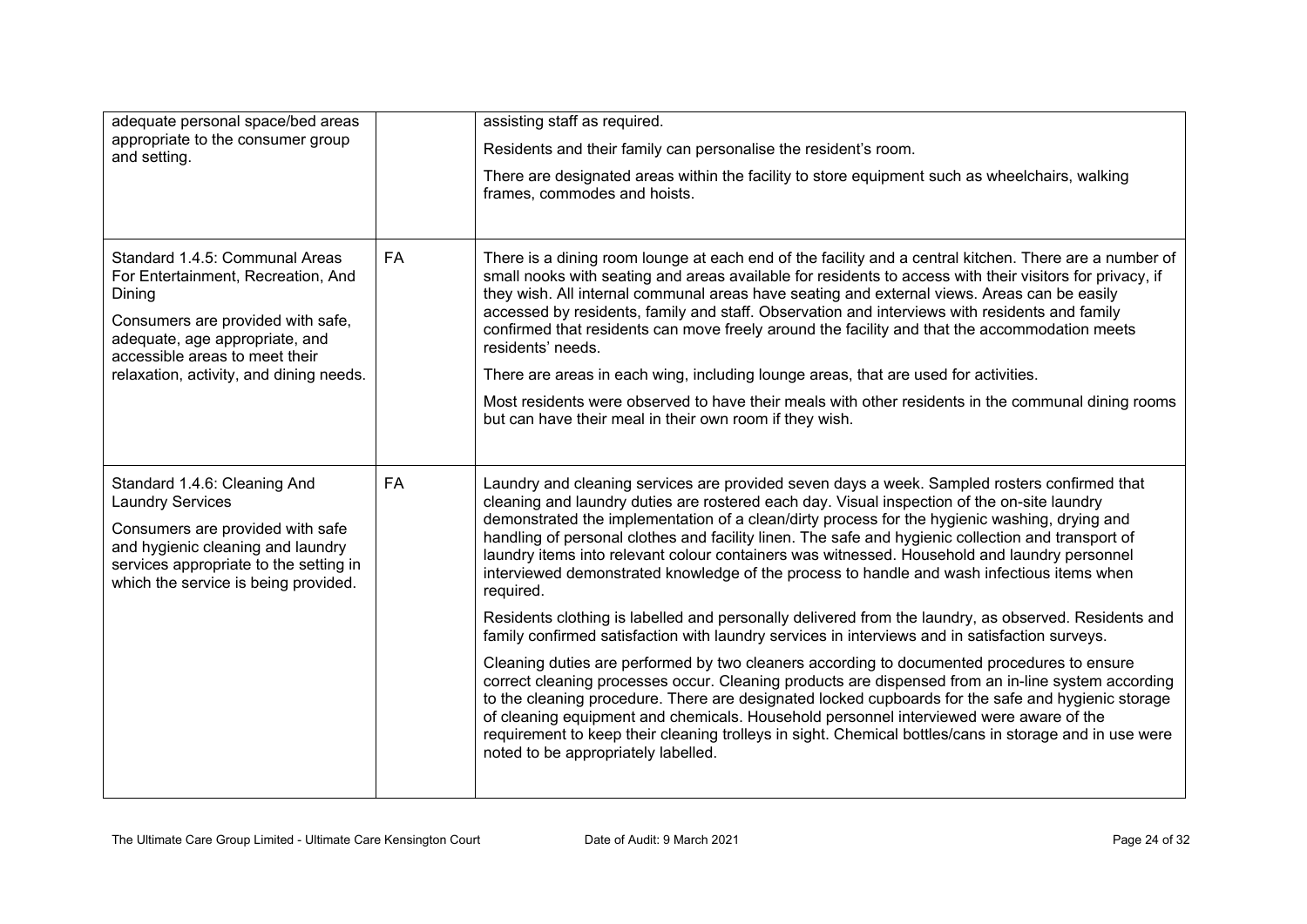| Standard 1.4.7: Essential,<br><b>Emergency, And Security Systems</b><br>Consumers receive an appropriate<br>and timely response during<br>emergency and security situations.                                                 | FA        | Staff files and training records demonstrated that orientation and mandatory training includes<br>emergency and disaster procedures, and fire safety. Emergency procedures and training, consider<br>the needs of all residents, including those with ORA. An approved fire evacuation plan was sighted.<br>Interviews with staff and review of documentation confirmed that fire drills are conducted at least six-<br>monthly. There is a sprinkler system installed throughout the facility and exit signage displayed. Staff<br>interviews, and training records confirm that fire wardens received warden training. |  |
|------------------------------------------------------------------------------------------------------------------------------------------------------------------------------------------------------------------------------|-----------|--------------------------------------------------------------------------------------------------------------------------------------------------------------------------------------------------------------------------------------------------------------------------------------------------------------------------------------------------------------------------------------------------------------------------------------------------------------------------------------------------------------------------------------------------------------------------------------------------------------------------|--|
|                                                                                                                                                                                                                              |           | The staff competency register evidenced that there is a system to ensure staff maintain first aid<br>currency. In addition to all RNs, two other staff and all activities staff held current first aid certificates.                                                                                                                                                                                                                                                                                                                                                                                                     |  |
|                                                                                                                                                                                                                              |           | The facility has supplies to sustain staff and residents in an emergency situation. Alternative energy<br>and utility sources are available in the event of the main supplies failing. These include: a barbeque<br>and gas for cooking; emergency lighting; and enough food, water, dressings and continence<br>supplies. The service's emergency plan includes considerations of all levels of resident needs.                                                                                                                                                                                                         |  |
|                                                                                                                                                                                                                              |           | All handbasins used for hand washing, including those in residents' rooms, have access to flowing<br>soap and paper towels. These were observed to be used correctly by staff and visitors.                                                                                                                                                                                                                                                                                                                                                                                                                              |  |
|                                                                                                                                                                                                                              |           | Call bells are available to summon assistance in all resident rooms and bathrooms. Call bells are<br>checked monthly by the maintenance person. Observation and resident interviews confirmed that<br>call bells are answered promptly.                                                                                                                                                                                                                                                                                                                                                                                  |  |
|                                                                                                                                                                                                                              |           | Security systems are in place to ensure the protection and safety of residents, visitors and staff.<br>These include visitors signing in and out of the building and the facility being locked in the evenings<br>with restricted entry after hours.                                                                                                                                                                                                                                                                                                                                                                     |  |
| Standard 1.4.8: Natural Light,<br>Ventilation, And Heating<br>Consumers are provided with<br>adequate natural light, safe<br>ventilation, and an environment that<br>is maintained at a safe and<br>comfortable temperature. | <b>FA</b> | All residents' rooms and communal areas accessed by residents have safe ventilation and at least<br>one external window providing natural light. Resident areas in the facility are heated by under floor<br>heating in the winter. The environment in resident areas was noted to be maintained at a satisfactory<br>temperature. This was confirmed in interviews with staff and residents. Systems are in place to<br>obtain feedback on the comfort and temperature of the environment.<br>The facility has one designated external smoking area for residents who smoke.                                            |  |
| Standard 3.1: Infection control<br>management<br>There is a managed environment,                                                                                                                                             | FA        | Ultimate Care Kensington Court provides an environment that minimises the risk of infection to<br>residents, staff and visitors by implementing an infection prevention and control programme. An RN<br>is the infection control nurse (ICN) and has access to external specialist advice from the DHB ICN. A                                                                                                                                                                                                                                                                                                            |  |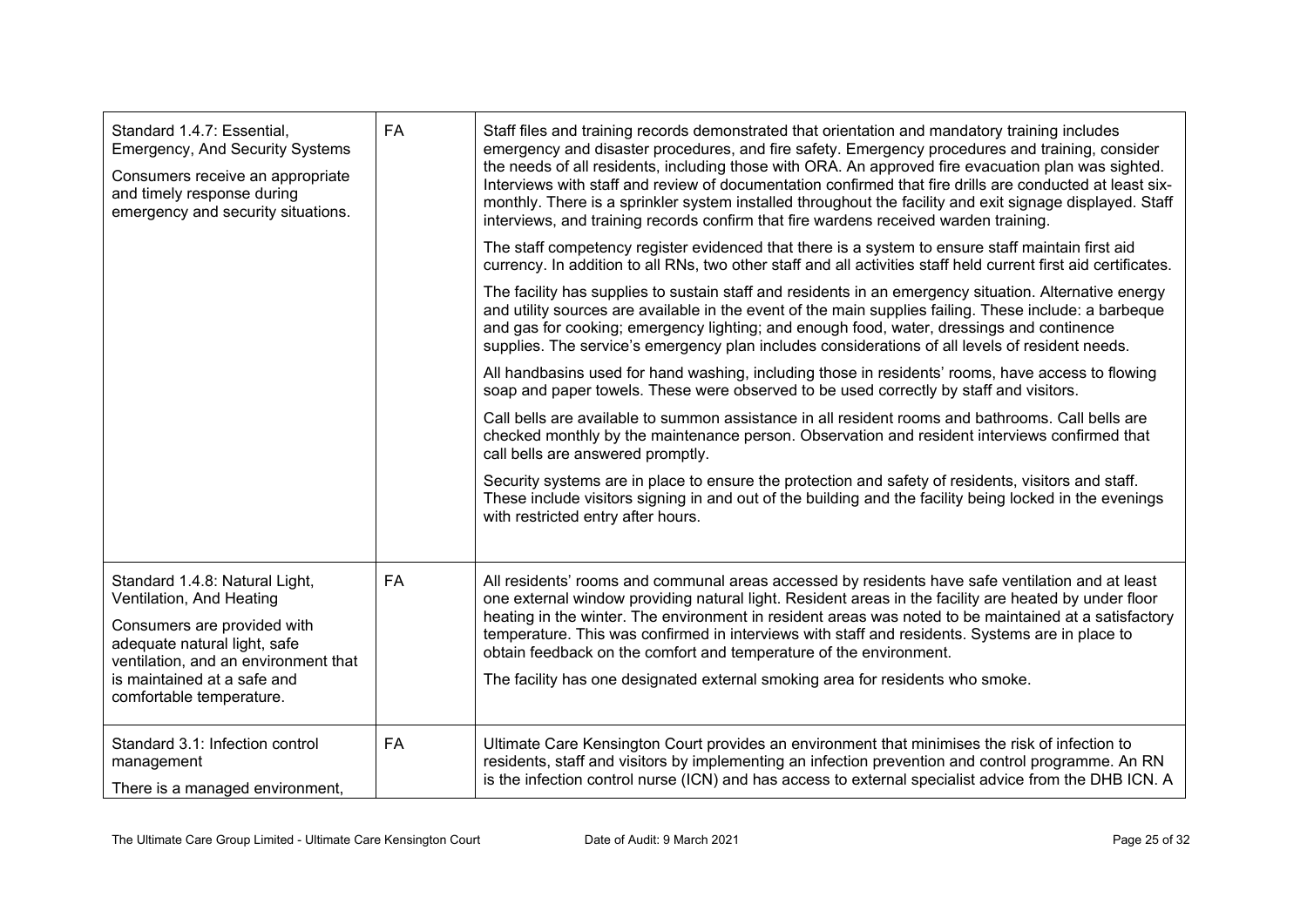| which minimises the risk of infection                                                                                                                                                                                                                                                                                                                                      |           | documented role description for the ICN, including role and responsibilities, is in place.                                                                                                                                                                                                                                                                                                                                                                                                                                                                                                                                                                                                                                                                |
|----------------------------------------------------------------------------------------------------------------------------------------------------------------------------------------------------------------------------------------------------------------------------------------------------------------------------------------------------------------------------|-----------|-----------------------------------------------------------------------------------------------------------------------------------------------------------------------------------------------------------------------------------------------------------------------------------------------------------------------------------------------------------------------------------------------------------------------------------------------------------------------------------------------------------------------------------------------------------------------------------------------------------------------------------------------------------------------------------------------------------------------------------------------------------|
| to consumers, service providers, and<br>visitors. This shall be appropriate to<br>the size and scope of the service.                                                                                                                                                                                                                                                       |           | The infection control programme is appropriate for the size and complexity of the service. The<br>infection prevention and control programme is reviewed annually. Staff are made aware of new<br>infections through daily handovers on each shift, progress notes and clinical records. There are<br>processes in place to isolate infectious residents when required. Hand sanitisers and gels are<br>available for staff, residents, and visitors to use.                                                                                                                                                                                                                                                                                              |
| Standard 3.2: Implementing the<br>infection control programme<br>There are adequate human,<br>physical, and information resources<br>to implement the infection control<br>programme and meet the needs of<br>the organisation.                                                                                                                                            | FA        | The ICN is responsible for implementing the infection prevention and control programme and is<br>supported by the CSM. There is an infection control committee which is made up of staff members<br>from each work area. The ICN has completed training for the role through Ministry of Health (MOH)<br>online training course.<br>The FM stated that there are adequate human, physical, and information resources to implement the<br>programme. Infection control reports are discussed at the facility's quality meetings. The ICN has<br>access to all relevant resident data to undertake surveillance, internal audits, and investigations.<br>Staff interviewed demonstrated an understanding of the infection prevention and control programme. |
| Standard 3.3: Policies and<br>procedures                                                                                                                                                                                                                                                                                                                                   | <b>FA</b> | Ultimate Care Group has documented policies and procedures in place that reflect current best<br>practice relating to infection prevention and control.                                                                                                                                                                                                                                                                                                                                                                                                                                                                                                                                                                                                   |
| Documented policies and<br>procedures for the prevention and<br>control of infection reflect current<br>accepted good practice and relevant<br>legislative requirements and are<br>readily available and are<br>implemented in the organisation.<br>These policies and procedures are<br>practical, safe, and<br>appropriate/suitable for the type of<br>service provided. |           | Staff observed were complying with the infection control policies and procedures. Staff demonstrated<br>knowledge on the requirements of standard precautions.                                                                                                                                                                                                                                                                                                                                                                                                                                                                                                                                                                                            |
| Standard 3.4: Education<br>The organisation provides relevant<br>education on infection control to all                                                                                                                                                                                                                                                                     | FA        | All staff attend infection prevention and control training. Staff education on infection prevention and<br>control is provided at orientation and at the quality meetings. Health care assistants and RNs receive<br>further training at their UCG study days and from external infection control specialists. Records of<br>attendance are maintained. Staff interviewed confirmed that education on infection prevention and                                                                                                                                                                                                                                                                                                                            |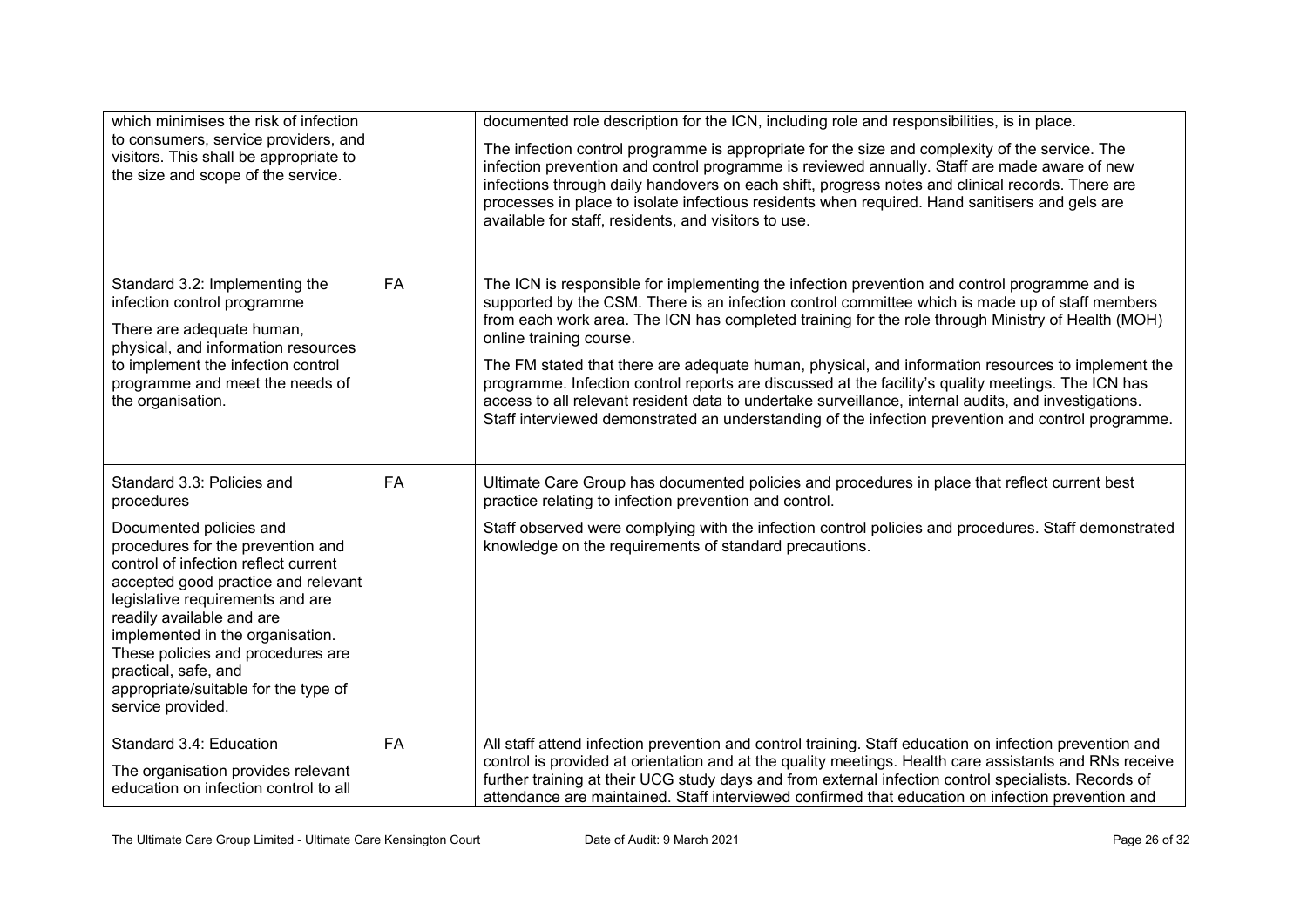| service providers, support staff, and                                                                                                                                                                          |    | control is provided.                                                                                                                                                                                                                                                                                                                                                                                                                                                           |  |  |
|----------------------------------------------------------------------------------------------------------------------------------------------------------------------------------------------------------------|----|--------------------------------------------------------------------------------------------------------------------------------------------------------------------------------------------------------------------------------------------------------------------------------------------------------------------------------------------------------------------------------------------------------------------------------------------------------------------------------|--|--|
| consumers.                                                                                                                                                                                                     |    | Education with residents occurs at the resident meetings and on a one-to-one basis and includes<br>reminders about hand washing, remaining in their room if they are unwell, increasing fluids during<br>hot weather and Covid-19. There was information regarding infection prevention and Covid-19<br>displayed on the notice boards. Staff receive notifications and updates about infection control via the<br>electronic system, noticeboards, meetings and at handovers. |  |  |
| Standard 3.5: Surveillance<br>Surveillance for infection is carried<br>out in accordance with agreed<br>objectives, priorities, and methods<br>that have been specified in the<br>infection control programme. | FA | Ultimate Care Group surveillance policy describes the requirements for infection surveillance and<br>includes the process for internal monitoring. Internal audits are completed.                                                                                                                                                                                                                                                                                              |  |  |
|                                                                                                                                                                                                                |    | Short-term care plans are developed to guide care and evaluate treatment for all residents who have<br>an infection. New infections and any required management plans are discussed at handover, to<br>ensure early intervention occurs. Family are updated by phone, email or text if required.                                                                                                                                                                               |  |  |
|                                                                                                                                                                                                                |    | Surveillance data is collected in the clinical areas and collated monthly and forwarded to the UCG<br>national office for benchmarking. Information following monthly infection data collection and<br>benchmarking is provided to staff through staff meetings, on the staff notice board and via the<br>electronic system.                                                                                                                                                   |  |  |
|                                                                                                                                                                                                                |    | There have been no outbreaks since the previous audit.                                                                                                                                                                                                                                                                                                                                                                                                                         |  |  |
|                                                                                                                                                                                                                |    | Covid-19 information is available to all visitors to the facility. Ultimate Care Group information<br>including MOH information was available on site. There are adequate infection prevention and<br>control resources available should a resident infection or outbreak occur. There is an antimicrobial<br>use policy.                                                                                                                                                      |  |  |
| Standard 2.1.1: Restraint<br><b>FA</b><br>minimisation                                                                                                                                                         |    | Policies and procedures meet the requirements of the restraint minimisation and safe practice<br>standards and provide guidance on the safe use of both restraints and enablers. The restraint                                                                                                                                                                                                                                                                                 |  |  |
| Services demonstrate that the use of<br>restraint is actively minimised.                                                                                                                                       |    | coordinator is the CSM, who provides support and oversight for enabler and restraint management in<br>the facility. The CSM is conversant with restraint policies and procedures.                                                                                                                                                                                                                                                                                              |  |  |
|                                                                                                                                                                                                                |    | On the days of the audit, no residents were using restraints or enablers.                                                                                                                                                                                                                                                                                                                                                                                                      |  |  |
|                                                                                                                                                                                                                |    | Restraint is used as a last resort when all alternatives have been explored. This was evident from<br>interviews with staff who are actively involved in the ongoing process of restraint minimisation.<br>Regular training occurs. A review of restraint and enabler use is completed and discussed at all<br>quality and clinical meetings.                                                                                                                                  |  |  |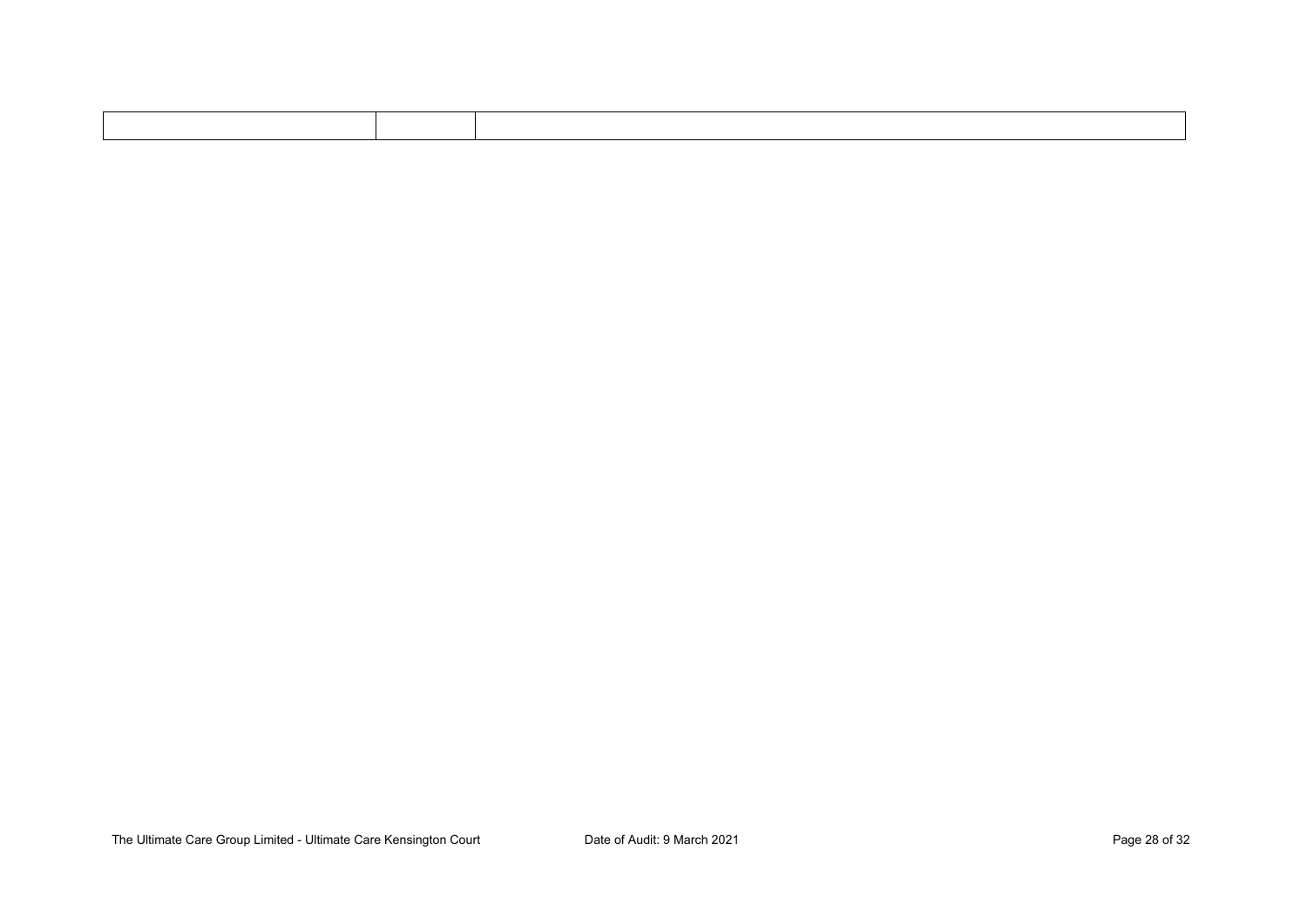### **Specific results for criterion where corrective actions are required**

Where a standard is rated partially attained (PA) or unattained (UA) specific corrective actions are recorded under the relevant criteria for the standard. The following table contains the criterion where corrective actions have been recorded.

Criterion can be linked to the relevant standard by looking at the code. For example, a Criterion 1.1.1.1: Service providers demonstrate knowledge and understanding of consumer rights and obligations, and incorporate them as part of their everyday practice relates to Standard 1.1.1: Consumer Rights During Service Delivery in Outcome 1.1: Consumer Rights.

If there is a message "no data to display" instead of a table, then no corrective actions were required as a result of this audit.

| <b>Criterion with desired</b><br>outcome                                                                                                                                                  | <b>Attainment</b><br>Rating | <b>Audit Evidence</b>                                                                                                                                                                                                                                                                                                                                                                                                                                                                                                                                                                                                                                                                                                                                                                                                                                                                                                                                                                                                                                                               | <b>Audit Finding</b>                                                                                                                                                                                                                                                  | <b>Corrective</b><br>action<br>required and<br>timeframe for<br>completion<br>(days)                                                                                                                                                             |
|-------------------------------------------------------------------------------------------------------------------------------------------------------------------------------------------|-----------------------------|-------------------------------------------------------------------------------------------------------------------------------------------------------------------------------------------------------------------------------------------------------------------------------------------------------------------------------------------------------------------------------------------------------------------------------------------------------------------------------------------------------------------------------------------------------------------------------------------------------------------------------------------------------------------------------------------------------------------------------------------------------------------------------------------------------------------------------------------------------------------------------------------------------------------------------------------------------------------------------------------------------------------------------------------------------------------------------------|-----------------------------------------------------------------------------------------------------------------------------------------------------------------------------------------------------------------------------------------------------------------------|--------------------------------------------------------------------------------------------------------------------------------------------------------------------------------------------------------------------------------------------------|
| Criterion 1.2.3.8<br>A corrective action plan<br>addressing areas requiring<br>improvement in order to<br>meet the specified Standard<br>or requirements is developed<br>and implemented. | PA Low                      | Facility meetings sighted are conducted as per schedule and cover:<br>staff and quality; health and safety; residents and family' meetings;<br>and infection control and restraint. Review of meeting minutes<br>showed that quality improvement information is shared with staff<br>through the meetings and that minutes are made available for staff.<br>Meeting minutes reflected detailed discussion of quality issues and<br>indicators. However, they did not consistently record: the person<br>responsible for implementing the quality improvements or the<br>corrective actions; the timeframes involved; and the results of the<br>actions' follow up or sign off.<br>Review of signing sheets signed by staff evidenced that staff are<br>alerted of new or revised policies. Staff interviews confirmed that staff<br>meetings are used to inform staff of changes to policies and<br>procedures. However, staff meeting minutes did not always reflect the<br>discussion of policies that occurred.<br>Staff interviews and incident documentation on the electronic | Not all aspects of<br>the quality<br>management<br>processes are<br>documented<br>when<br>implemented.<br>(i)<br>Responsibilities,<br>timeframes and<br>sign-off for quality<br>actions were not<br>always<br>documented in<br>meeting minutes.<br>(ii) Staff meeting | Ensure that:<br>(i) All meeting<br>minutes show<br>responsibilities,<br>timeframes and<br>sign-off for<br>quality and<br>corrective<br>actions.<br>(ii) All quality<br>items on the<br>staff meeting<br>agenda are<br>recorded in the<br>meeting |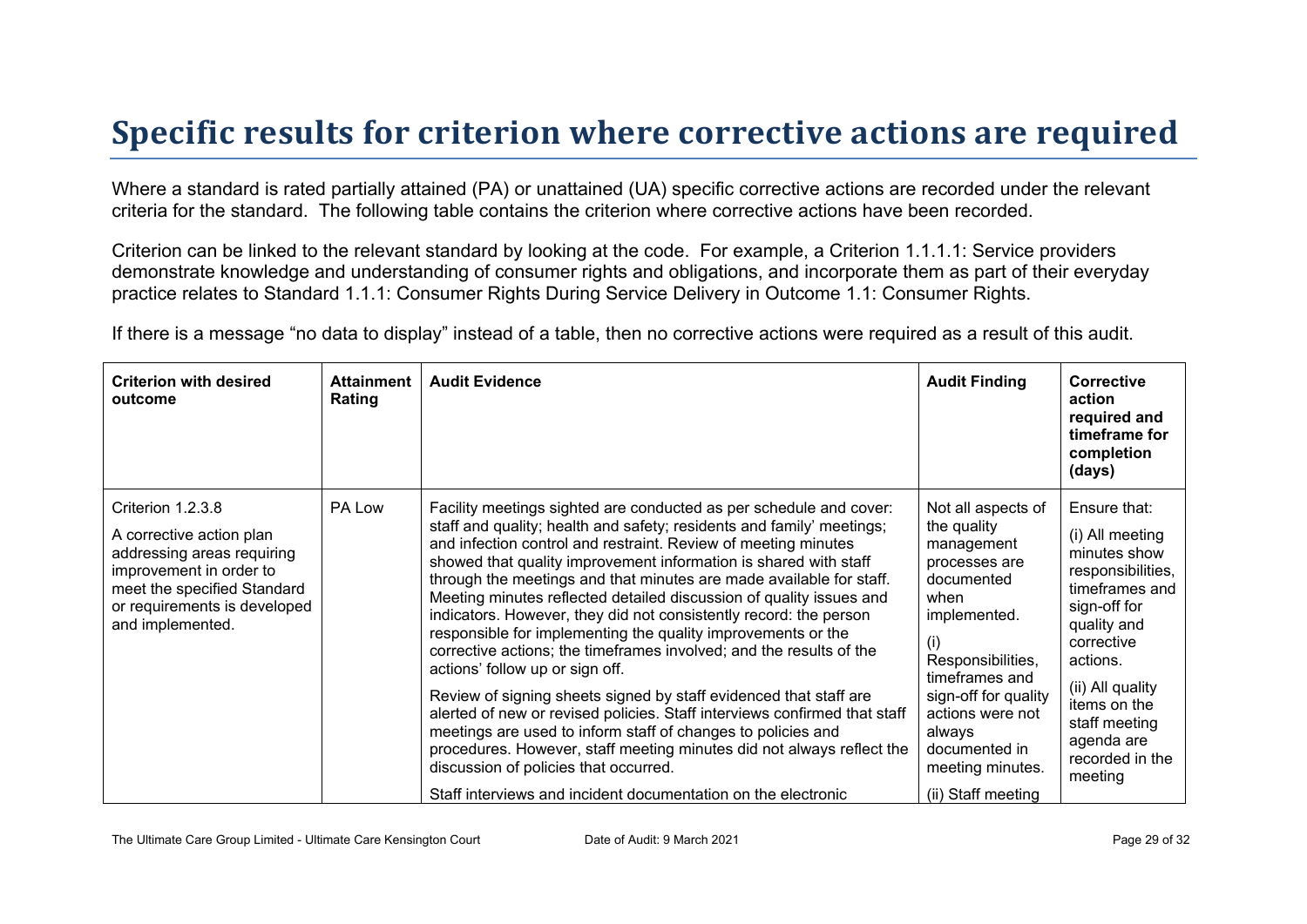|                                                                                                                                                                                                                                                                                                  |                | reporting system evidenced that resident incidents were reported<br>promptly and managed, with documentation of corrective actions<br>undertaken. However, five of eight incidents reviewed did not<br>evidence sign off when closed.                                                                                                                                                                                                                                                                                                                        | minutes did not<br>always document<br>quality<br>discussions that<br>were conducted.<br>(iii) Not all<br>incidents reports<br>had documented<br>evidence of close-<br>out when<br>completed. | minutes.<br>(iii) Incidents<br>reports<br>evidence sign<br>off when<br>completed.<br>90 days                                                    |
|--------------------------------------------------------------------------------------------------------------------------------------------------------------------------------------------------------------------------------------------------------------------------------------------------|----------------|--------------------------------------------------------------------------------------------------------------------------------------------------------------------------------------------------------------------------------------------------------------------------------------------------------------------------------------------------------------------------------------------------------------------------------------------------------------------------------------------------------------------------------------------------------------|----------------------------------------------------------------------------------------------------------------------------------------------------------------------------------------------|-------------------------------------------------------------------------------------------------------------------------------------------------|
| Criterion 1.2.7.5<br>A system to identify, plan,<br>facilitate, and record ongoing<br>education for service<br>providers to provide safe and<br>effective services to<br>consumers.                                                                                                              | PA Low         | An annual education plan organises the minimum regulatory eight<br>hours of professional development for nurses and other clinical, as<br>well as non-clinical staff. Seven of eight files reviewed were for staff<br>who had been employed for greater than one year. None of these<br>staff had completed a performance appraisal within the preceding 12<br>months.                                                                                                                                                                                       | Annual<br>performance<br>appraisals are<br>overdue for<br>completion.                                                                                                                        | Ensure all staff<br>undergo an<br>annual<br>performance<br>appraisal.<br>90 days                                                                |
| Criterion 1.3.12.1<br>A medicines management<br>system is implemented to<br>manage the safe and<br>appropriate prescribing,<br>dispensing, administration,<br>review, storage, disposal,<br>and medicine reconciliation<br>in order to comply with<br>legislation, protocols, and<br>guidelines. | PA<br>Moderate | All medications are stored correctly as per UCG policy.<br>Regular medications are delivered to the facility monthly. Medications<br>received are required to be checked by an RN on delivery and the<br>check recorded on the electronic system prior to administration.<br>However, a sample of 16 medication files reviewed evidenced that:<br>15 out of 16 files had no recorded check for the medications delivered<br>in February prior to administration; 12 out of 16 medication files had<br>no recorded check of medications delivered in January. | Not all<br>medications<br>received from<br>pharmacy were<br>checked against<br>the medication<br>profile prior to<br>administration.                                                         | Ensure that all<br>medications<br>received from<br>pharmacy are<br>checked before<br>administration<br>and the check<br>is recorded.<br>60 days |
| Criterion 1.3.12.5<br>The facilitation of safe self-                                                                                                                                                                                                                                             | PA<br>Moderate | There were two residents self-administering medication for whom<br>competency to self-administer had recently been approved by the<br>GP, and documented. However there was no system in place for                                                                                                                                                                                                                                                                                                                                                           | Self-<br>administration of<br>PRN medications                                                                                                                                                | Ensure that<br>self-<br>administration                                                                                                          |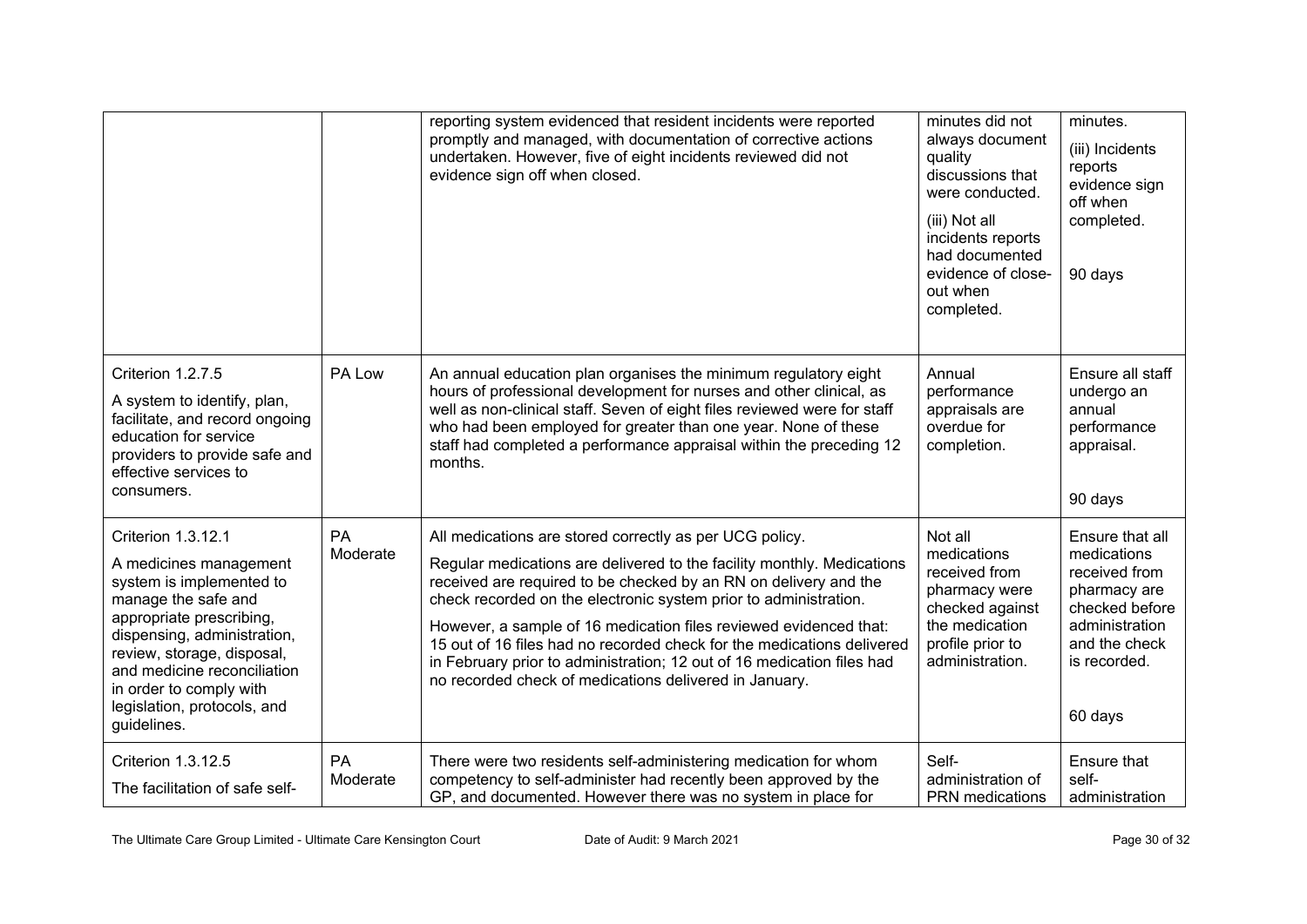| administration of medicines<br>by consumers where<br>appropriate.                                                                                                                                                 |        | recording the PRN medications which had been self-administered.<br>Another resident interviewed indicated that they were self-<br>administering eyedrops. The GP had been requested to complete a<br>competency assessment for this resident at the time of audit;<br>however, had not yet done so. | is not consistently<br>recorded, and<br>competency<br>assessments are<br>not always in<br>place for<br>residents who<br>self-administer<br>medications. | of medications<br>is carried out in<br>accordance<br>with policy.<br>60 days                         |
|-------------------------------------------------------------------------------------------------------------------------------------------------------------------------------------------------------------------|--------|-----------------------------------------------------------------------------------------------------------------------------------------------------------------------------------------------------------------------------------------------------------------------------------------------------|---------------------------------------------------------------------------------------------------------------------------------------------------------|------------------------------------------------------------------------------------------------------|
| Criterion 1.3.3.3<br>Each stage of service<br>provision (assessment,<br>planning, provision,<br>evaluation, review, and exit)<br>is provided within time<br>frames that safely meet the<br>needs of the consumer. | PA Low | Initial care plans sighted were completed within 24 hours of<br>admission. However, five out of eight files reviewed did not have a<br>long-term care plan completed within three weeks of the resident's<br>admission.                                                                             | Long-term care<br>plans are not<br>consistently<br>developed within<br>the first three<br>weeks after<br>admission to the<br>facility.                  | Ensure long-<br>term care plans<br>are completed<br>within the<br>required<br>timeframes.<br>90 days |